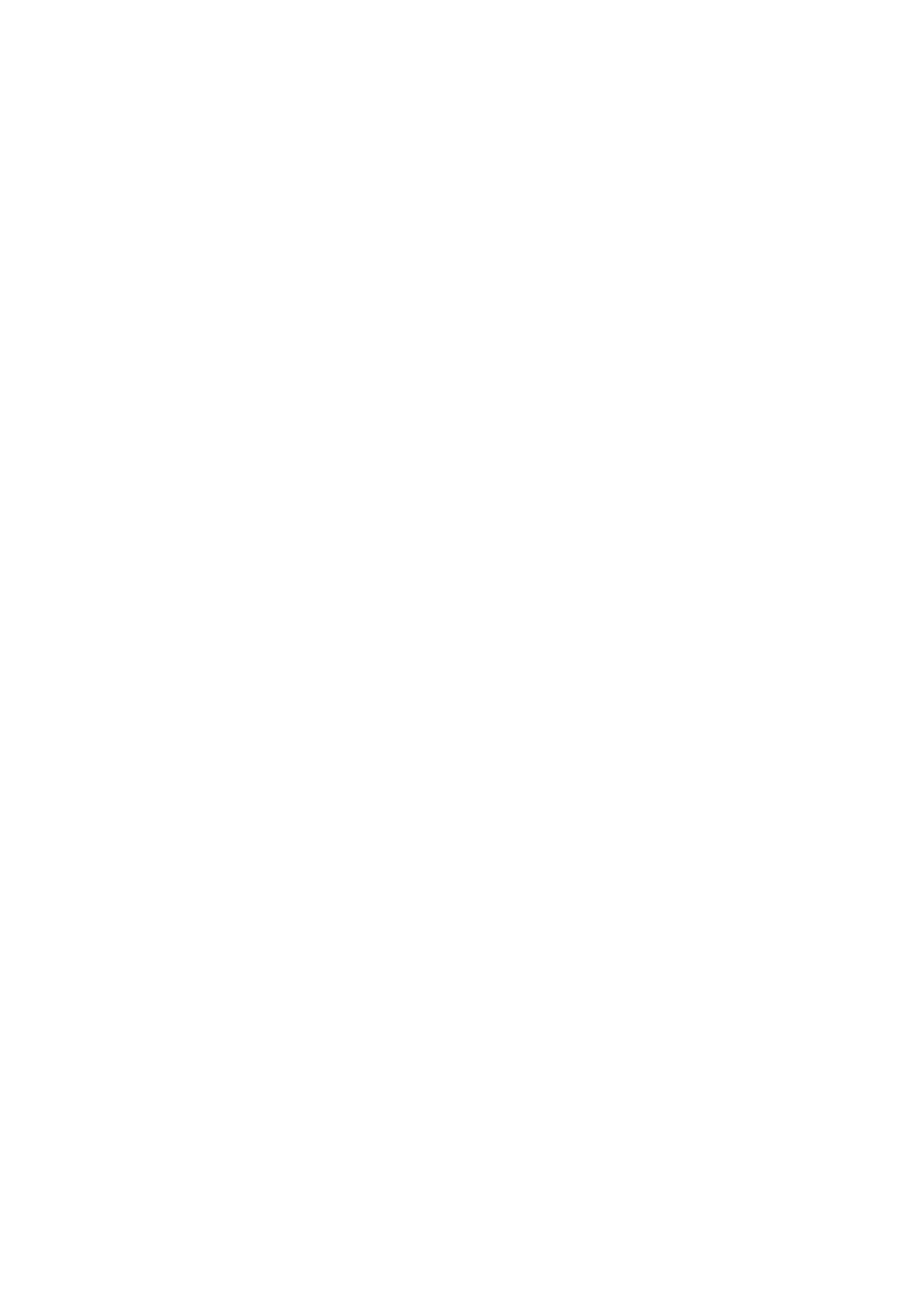## **Contents**

| <b>INTRODUCTION</b>                                                                  | $\mathbf 1$    |
|--------------------------------------------------------------------------------------|----------------|
| <b>CLASSROOM-BASED ASSESSMENTS: GENERAL INFORMATION</b>                              | $\mathbf{1}$   |
| The autonomy of the school in preparing students for the Classroom-Based Assessments | 3              |
| How the school supports the completion of the Classroom-Based Assessments            | 3              |
| <b>Inclusive assessment practices</b>                                                | 4              |
| <b>CLASSROOM-BASED ASSESSMENTS IN MODERN FOREIGN LANGUAGES</b>                       | 5              |
| <b>The Assessment Task</b>                                                           | 5              |
| CLASSROOM-BASED ASSESSMENT 1: ORAL COMMUNICATION                                     | $\overline{7}$ |
| <b>Getting ready</b>                                                                 | 9              |
| <b>Completing Classroom-Based Assessment 1: Oral Communication</b>                   | 12             |
| <b>Oral Communication: Advice for students</b>                                       | 13             |
| Deciding on the level of achievement: Oral Communication                             | 14             |
| <b>Features of Quality for oral communication</b>                                    | 16             |
| <b>Next steps</b>                                                                    | 16             |
| Classroom-Based Assessment 2: The Student Language Portfolio                         | 18             |
| <b>Getting ready</b>                                                                 | 19             |
| Completing Classroom-Based Assessment 2: The Student Language Portfolio              | 22             |
| The selection of texts from the student's portfolio: advice for students             | 23             |
| Deciding on the level of achievement: The Student Language Portfolio                 | 24             |
| Features of Quality for the Student Language Portfolio                               | 25             |
| <b>Next steps</b>                                                                    | 26             |
| Appendix A: Oral Communication: Template for Student Reflection Note                 | 29             |
| Appendix B: The Student Language Portfolio: Template for Student Reflection Note     | 30             |
| Appendix C: Support for teacher judgement: Subject Learning and Assessment Review    | 31             |
| Appendix D: Subject Learning and Assessment Review Meeting: Facilitator's Report     | 35             |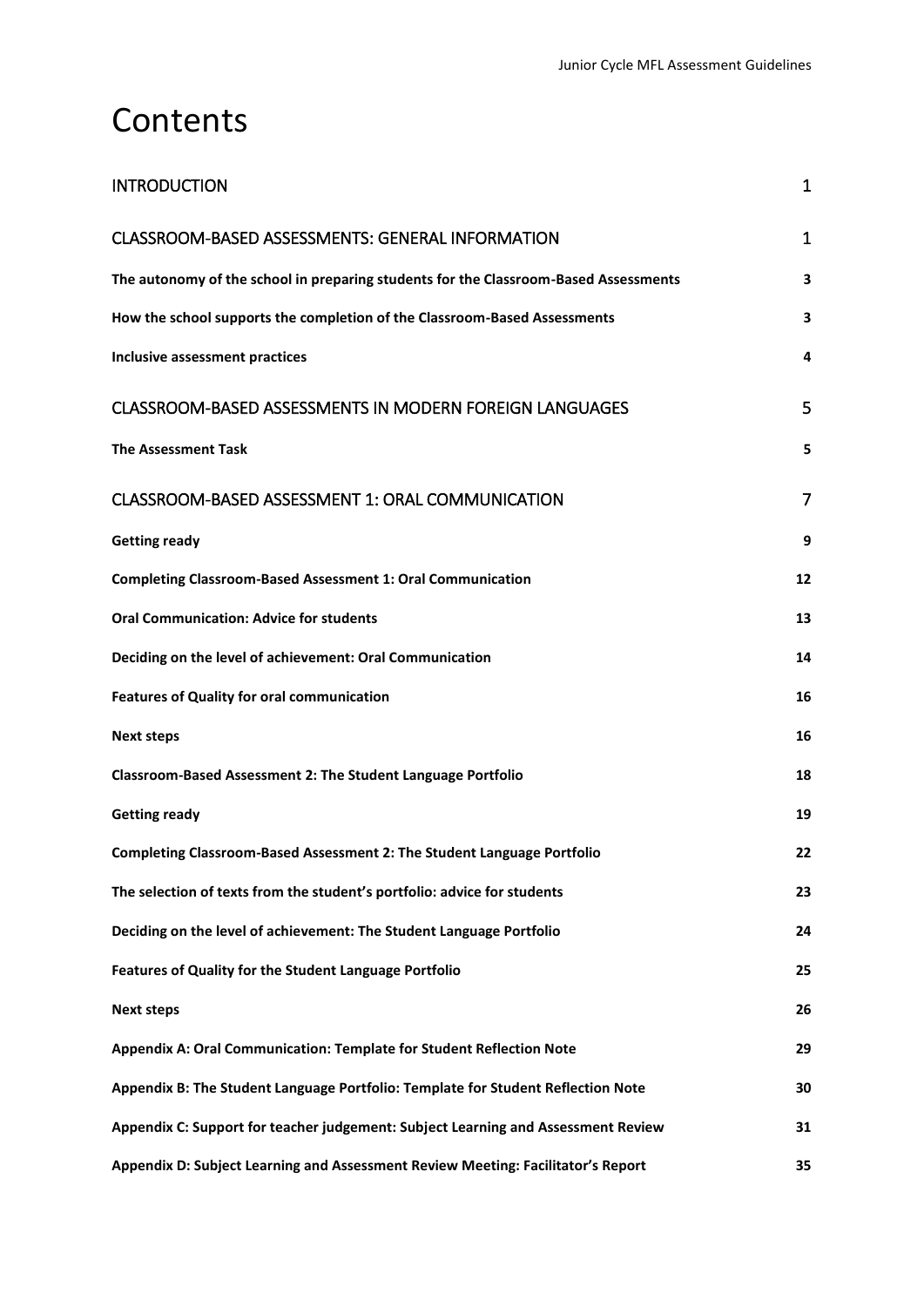## Introduction

This document, *Junior Cycle Modern Foreign Languages: Guidelines for the Classroom-Based Assessments and Assessment Task*, provides

- general information on Classroom-Based Assessments
- detail of the nature and scope of the two Classroom-Based Assessments described in the curriculum specification for Junior Cycle Modern Foreign Languages
- the Features of Quality used to decide the level of achievement in each Classroom-Based Assessment
- guidelines for schools, teachers and students on completing the Classroom-Based Assessments
- details of the Assessment Task in Modern Foreign Languages and how the school supports its completion.

These guidelines should be used in conjunction with the curriculum specification for Junior Cycle Modern Foreign Languages and the *Assessment Toolkit* for junior cycle, which includes further details of the Subject Learning and Assessment Review process and other aspects of junior cycle assessment set out in these guidelines.

All documentation can be accessed at [http://www.curriculumonline.ie/Junior-cycle/Junior-Cycle-](http://www.curriculumonline.ie/Junior-cycle/Junior-Cycle-Subjects/Modern-Foreign-Languages)[Subjects/Modern-Foreign-Languages.](http://www.curriculumonline.ie/Junior-cycle/Junior-Cycle-Subjects/Modern-Foreign-Languages) An outline of assessment in junior cycle can be found in the *Framework for Junior Cycle 2015* which can be accessed at

[http://www.education.ie/en/Publications/Policy-Reports/Framework-for-Junior-Cycle-2015.pdf.](http://www.education.ie/en/Publications/Policy-Reports/Framework-for-Junior-Cycle-2015.pdf)

## Classroom-Based Assessments: General Information

Classroom-Based Assessments are best described as the occasions when the teacher assesses the students using the specific tasks set out in the NCCA subject specification. They are included within the time allocated for Modern Foreign Languages, which is a minimum of 200 hours. The Classroom-Based Assessments and the Features of Quality, which support teacher judgement, are set out in these guidelines.

Although the assessment is similar to the ongoing assessment that occurs every day in class, in the case of Classroom-Based Assessments the teacher's judgement is recorded for Subject Learning and Assessment Review and is used in the school's reporting to parents and students. Students prepare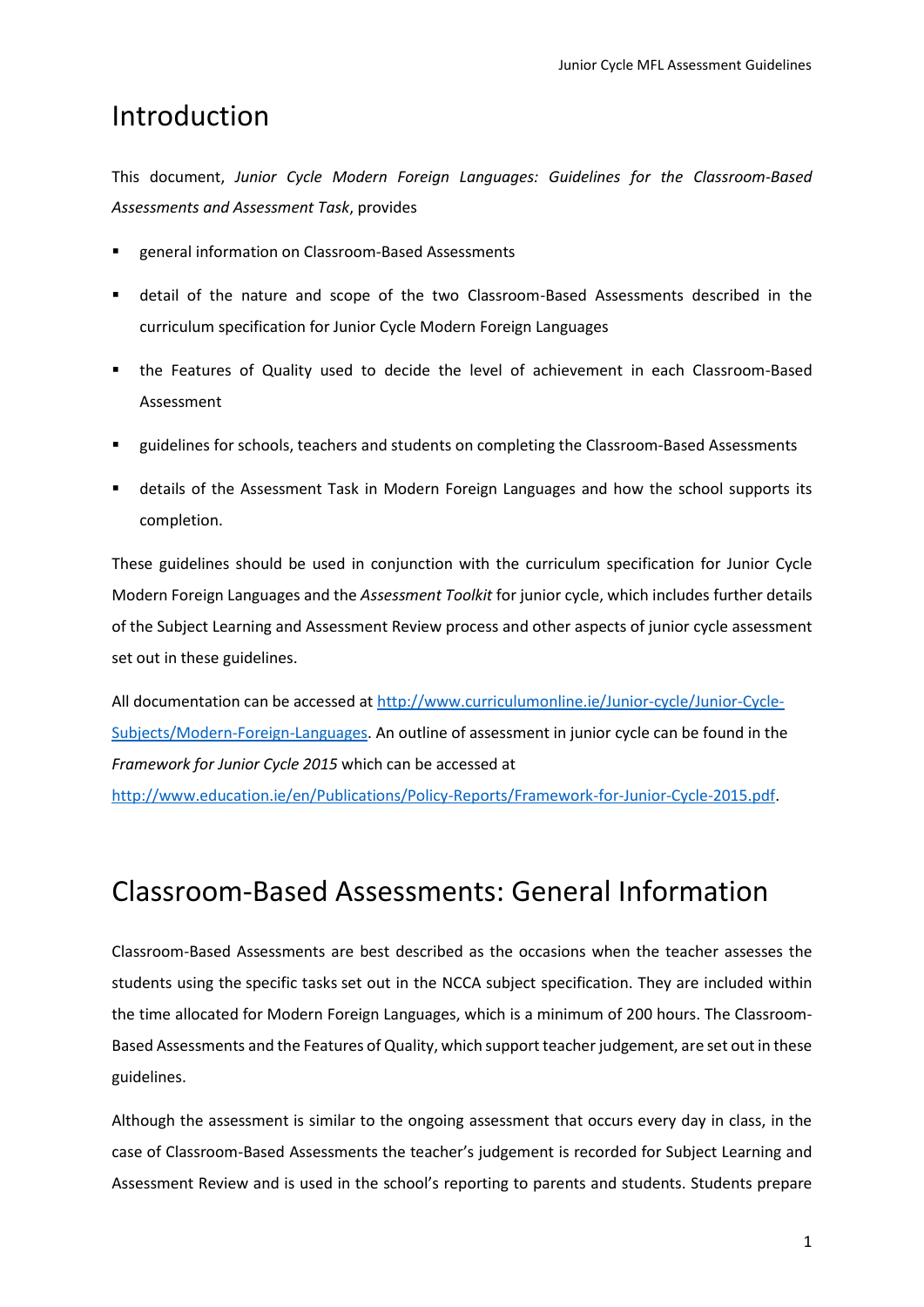for the Classroom-Based Assessments over specified periods of time in second and third year. The results of other projects, homework or tests undertaken by the students in the course of their normal classwork do not add up to the award of a descriptor for the Classroom-Based Assessment.

#### Deciding on the level of achievement in Classroom-Based

#### Assessments

**.** 

There are four level descriptors of achievement in each Classroom-Based Assessment: *Exceptional, Above expectations, In line with expectations,* and *Yet to meet expectations.* All work submitted is judged to fit one of these four descriptors.

Teachers use the Features of Quality, set out in these guidelines, to decide the level of achievement in each Classroom-Based Assessment. The Features of Quality are the criteria that will be used to assess the student work as best fitting one of the following descriptors<sup>1</sup>:

**Exceptional** describes a piece of work that reflects the Features of Quality for the Classroom-Based Assessment to a very high standard. The strengths of the work far outstrip its flaws.

**Above expectations** describes a piece of work that reflects these features very well. The student shows a clear understanding of how to complete each area of the task. Feedback might point to the necessity to address some aspects of the work in need of further attention but, on the whole the work is of a high standard.

**In line with expectations** describes a piece of work that reflects most of these features well. It shows a good understanding of the task in hand. Feedback might point to areas needing further attention but the work is generally competent.

**Yet to meet expectations** describes a piece of work that falls someway short of the demands of the Classroom-Based Assessment and its associated Features of Quality. Perhaps the student has made a good attempt, but the task has not been grasped clearly or is marred by significant lapses. Feedback will draw attention to fundamental shortcomings that need to be addressed.

When using the Features of Quality to assess the level of student achievement in a Classroom-Based Assessment, teachers use 'on-balance' judgement. The teacher should read the Features of Quality (starting with *Yet to meet expectations*) until they reach a descriptor that best describes the work

<sup>&</sup>lt;sup>1</sup> Note that the definition of the descriptors, as used in other subjects, has been amended slightly to reflect the MFL context and to broadly align expectations with the A band (A1 to A2, basic user) of the Common European Framework of Reference for Languages (CEFR).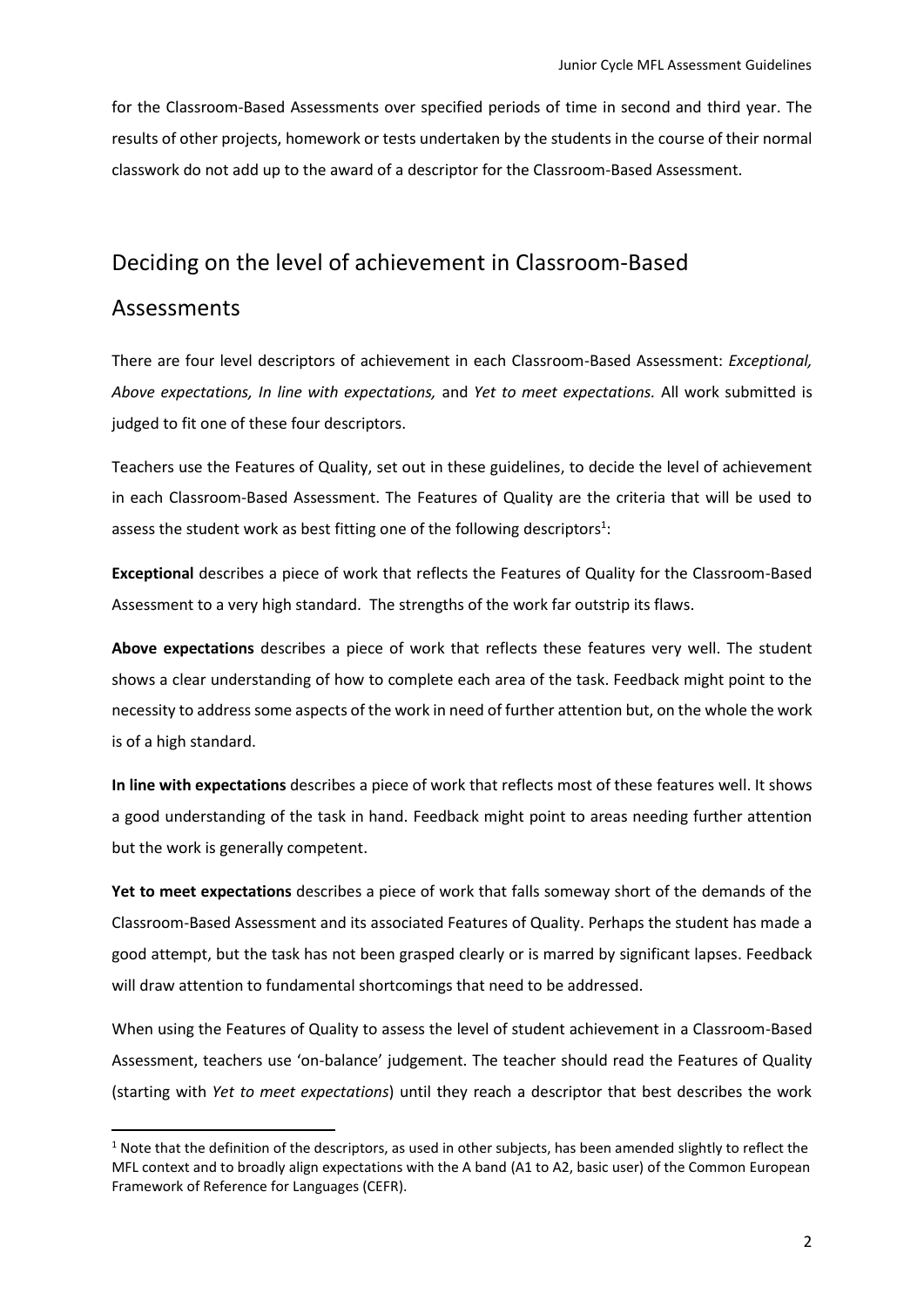being assessed. While it should be noted that none of the descriptors imply faultless achievement, evidence of work for the award of Exceptional should closely match the criteria for that level within the Features of Quality. Where it is not clearly evident which quality descriptor should apply, teachers must come to a judgment, based on the evidence from the student's work, to select the descriptor that best matches the student's work overall. This 'best fit' approach allows teachers to select the descriptor that 'on balance' describes the work being assessed.

Teachers should not assume that the results of a group of students being assessed will follow any particular distribution pattern, as the students' work is being judged only against the Features of Quality rather than other students' performances.

Teacher judgements about the quality of student work, with the aim of arriving at a shared understanding of standards and expectations, are supported by annotated examples of student work published on [www.curriculumonline.ie;](https://www.curriculumonline.ie/Junior-cycle/Junior-Cycle-Subjects/Modern-Foreign-Languages) by the Features of Quality in these guidelines; and by collaboration and discussion with colleagues during Subject Learning and Assessment Review meetings.

## The autonomy of the school in preparing students for the Classroom-Based Assessments

These guidelines set out a range of options for the Classroom-Based Assessments so that they can suit the particular needs and circumstances of students and the school. A variety of possibilities are presented as to how the Oral Communication assessment can be conducted, the nature of the communication itself and the role the teacher plays in facilitating the student's communication. Similarly, variation might occur in the kinds of texts that can be included in the Student Language Portfolio, e.g. oral recordings, hand-written, typed, digital, multi-modal texts, and so on. Within the parameters set by these guidelines, the range of themes and topics for the assessments can be determined independently by the school, teachers and students.

### How the school supports the completion of the Classroom-Based

### Assessments

The school supports the completion of the assessments by

- ensuring that the NCCA Junior Cycle Modern Foreign Languages: Curriculum Specification and *Guidelines for the Classroom-Based Assessments and Assessment Task* are provided to teachers
- supporting teachers in recording the level descriptors awarded to each student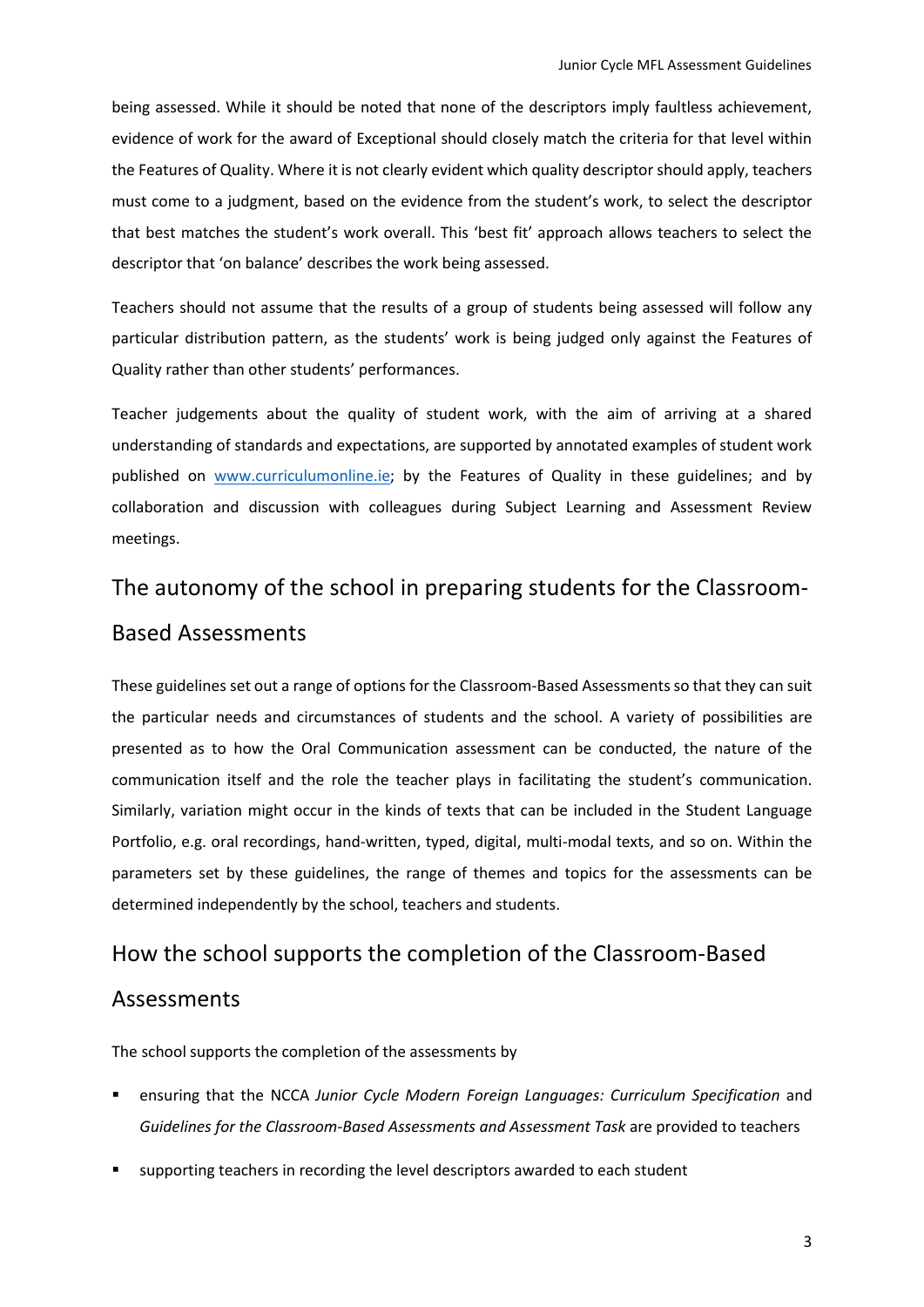- retaining records and pieces of work, as appropriate, for the purposes of Subject Learning and Assessment Review
- applying the guidelines for Subject Learning and Assessment Review
- supporting teachers and students in the completion of the Assessment Task
- following arrangements for the transfer of the completed Assessment Tasks to the State Examinations Commission for marking
- applying inclusive assessment practices and ensuring accessibility of assessment for all students
- reporting the outcomes of Classroom-Based Assessments to students and their parents/guardians as part of the school's on-going reporting procedures and through the Junior Cycle Profile of Achievement (JCPA).

To facilitate providing feedback to students during their engagement with assessment, the process of completing the Classroom-Based Assessments should be viewed as part of teaching and learning, and not solely for assessment purposes. It is envisaged that teachers will guide, support and supervise throughout the process.

#### Support may include

- clarifying the requirements of the task
- using annotated examples of student work to clarify the meaning and interpretation of the Features of Quality to students
- providing instructions at strategic intervals to facilitate the timely completion of the assessments
- providing supports for students with special educational needs (SEN).

Note that only work which is the student's own can be accepted for assessment in the JCPA.

#### Inclusive assessment practices

Schools facilitate inclusive assessment practices whether as part of ongoing assessment or Classroom-Based Assessments. Where a school judges that a student has a specific physical or learning difficulty, reasonable accommodations may be put in place to remove, as far as possible, the impact of the disability on the student's performance in Classroom-Based Assessments. The accommodations e.g. the support provided by a special needs assistant or the support of assistive technologies should be in line with the arrangements the school has put in place to support the student's learning throughout the year.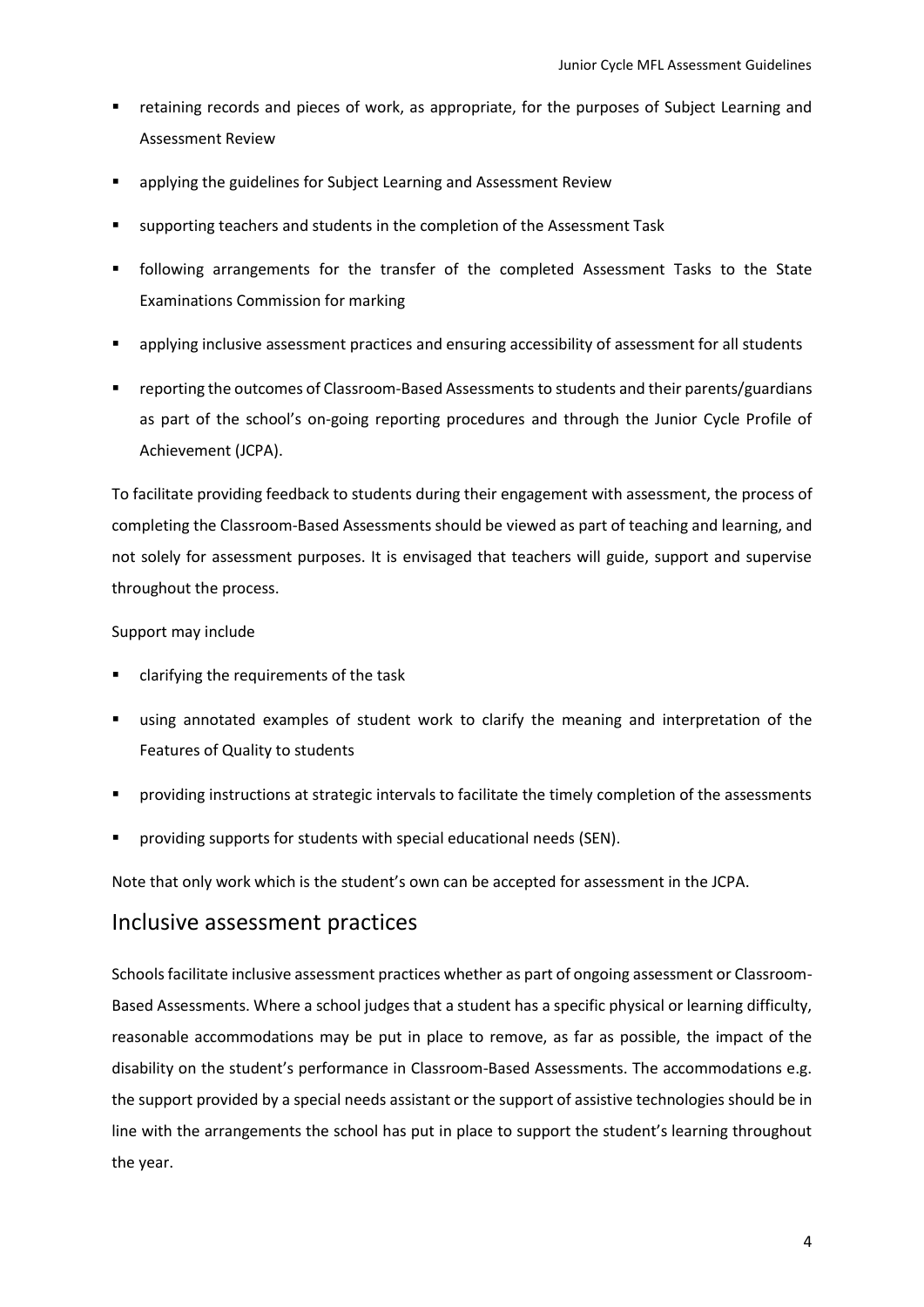## Classroom-Based Assessments in Modern Foreign

## Languages

There are two Classroom-Based Assessments in Modern Foreign Languages. They are assessed at a common level. They relate to specified learning outcomes and are scheduled to be undertaken by students in a defined time period within class contact time to a national timetable (as advised by the NCCA) in the school calendar. This timetable for Classroom-Based Assessments for all subjects will be provided on an annual basis at [www.ncca.ie/junior-cycle](http://www.ncca.ie/junior-cycle) and at [www.curriculumonline.ie/Junior](http://www.curriculumonline.ie/Junior-cycle)[cycle.](http://www.curriculumonline.ie/Junior-cycle)

Following the second of these assessments students will complete an Assessment Task which is marked by the State Examinations Commission as part of the state-certified examination in Modern Foreign Languages. The Classroom-Based Assessments for Modern Foreign Languages and indicative timings are outlined in Table 1 below.

| <b>Classroom-Based</b><br><b>Assessment</b>         | Format                                                                                                                                                                                             | <b>Student preparation</b>                                                    |
|-----------------------------------------------------|----------------------------------------------------------------------------------------------------------------------------------------------------------------------------------------------------|-------------------------------------------------------------------------------|
| <b>Oral Communication</b><br>in the target language | Individual, pair or group<br>communication using an<br>interview, role-play, presentation<br>(accompanied by question-and -<br>answer session) or conversation in<br>response to stimulus material | During a maximum of three<br>weeks, with support and<br>guidance from teacher |
| <b>Student Language</b><br><b>Portfolio</b>         | Three items chosen by the<br>student from his/her collection                                                                                                                                       | Texts produced over time with<br>support and guidance by<br>teacher           |

Table 1: Classroom-Based Assessments for Modern Foreign Languages

### The Assessment Task

The Assessment Task is a written task completed by students during class time. It is not marked by the class teacher, but is sent to the State Examinations Commission for marking as part of the statecertified examination in Modern Foreign Languages. The Assessment Task is specified by the NCCA and is related to the learning outcomes on which the second Classroom-Based Assessment is based. In the case of Modern Foreign Languages, this is the Student Language Portfolio. The details of the Assessment Task are set out in these guidelines and are outlined in Table 2 below.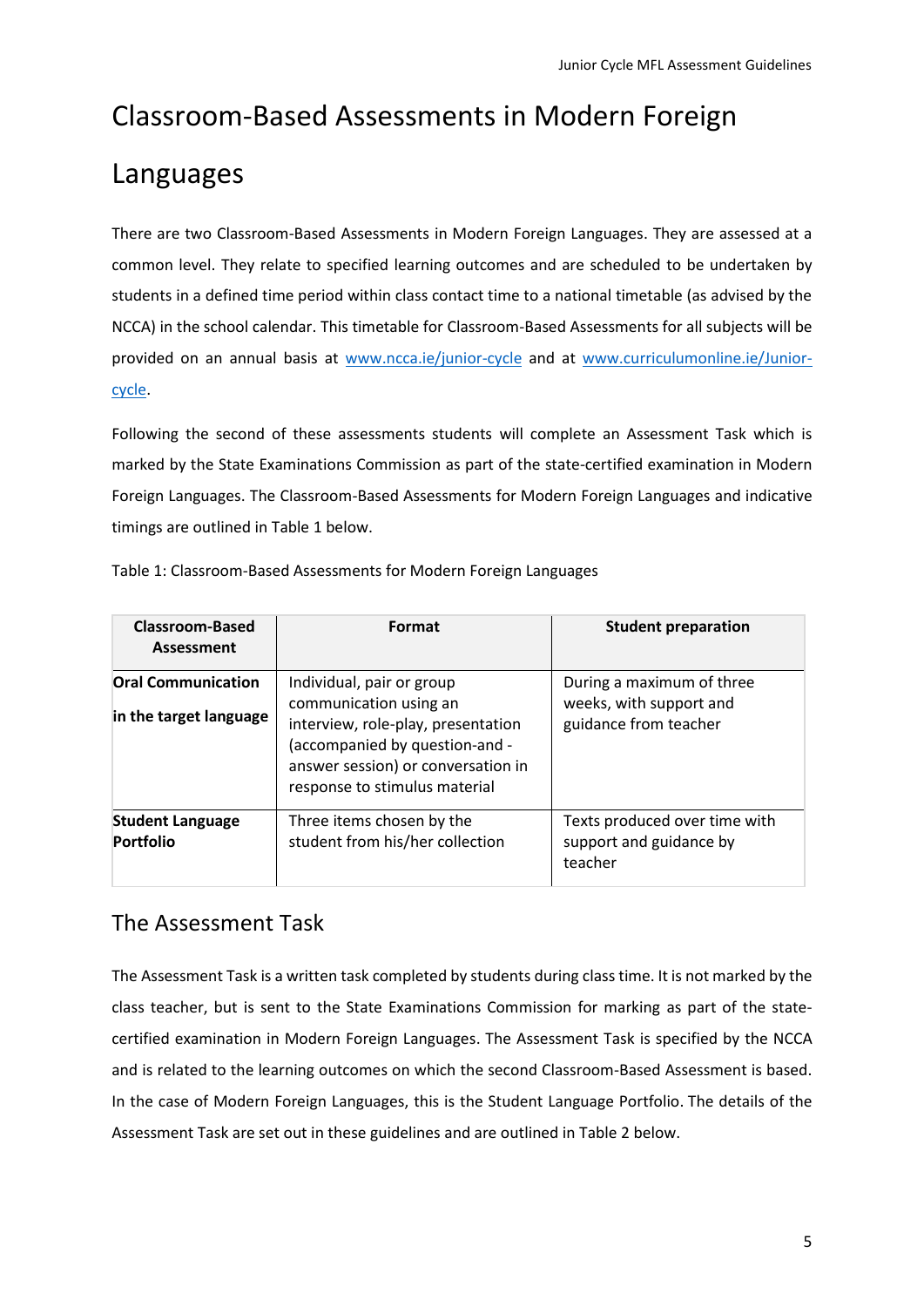|                                    | Format                                                                                                                                                                        | <b>Student preparation</b>                                                   | <b>Completion by</b>                                                              |
|------------------------------------|-------------------------------------------------------------------------------------------------------------------------------------------------------------------------------|------------------------------------------------------------------------------|-----------------------------------------------------------------------------------|
| <b>The Assessment Task</b><br>(AT) | Students complete a<br>specified written task<br>which is sent to the<br>SEC for marking.<br>Questions and<br>answers will be in the<br>language of<br>schooling <sup>2</sup> | The Assessment<br>Task will be based<br>on the Student<br>Language Portfolio | Following completion of<br>the second Classroom-<br>Based Assessment in Year<br>3 |

Table 2: Assessment Task for Modern Foreign Languages

**.** 

<sup>&</sup>lt;sup>2</sup> As the Assessment Task is likely to focus on the ability to reflect on language learning it is unreasonable to expect that all students at this age and stage of learning can do so in the target language. The language of schooling refers to the principal language of teaching and learning in the school.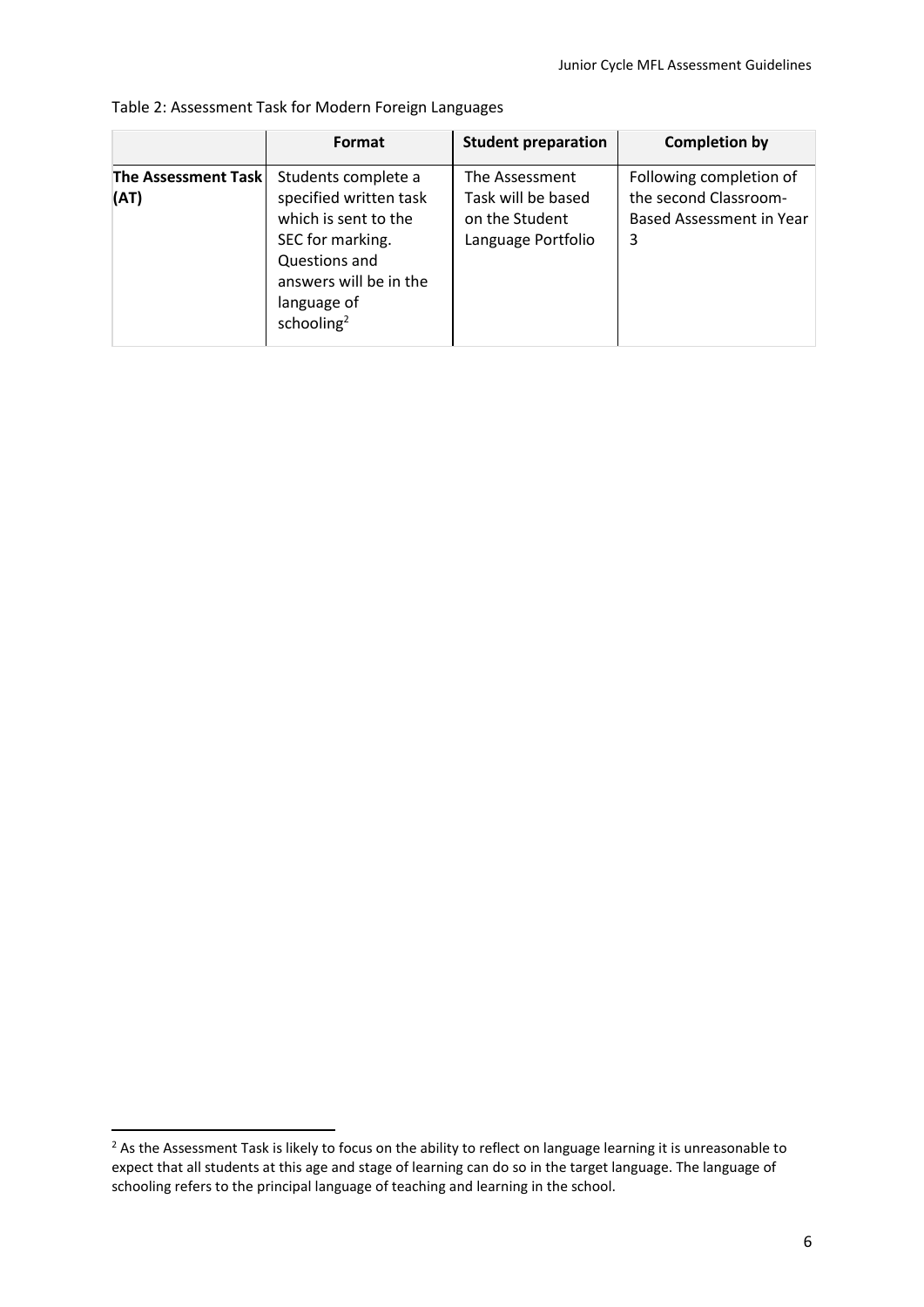## Classroom-Based Assessment 1: Oral Communication

The Classroom-Based Assessment, Oral Communication, has as its purpose to develop and enhance the students' skills of oral production and interaction.

*The purpose of this Classroom-Based Assessment is for the student to demonstrate the skills of oral production and oral interaction. However, other skills may be developed, e.g. reading, writing, listening, basic research. In completing the oral communication activity students may use any one of the following formats: interview, role-play, presentation (accompanied by question-and-answer session), or conversation in response to stimulus material. For this oral communication, the student will focus on an aspect of the target language country(ies) or culture; or on a simulation of an experience in a target language country; or on a topic or stimulus of interest.*

#### *Junior Cycle Modern Foreign Languages: Curriculum Specification* (2016)

The main learning outcomes to be assessed through **Oral Communication** are below, illustrating the interdependence and integration of the strands. The learning outcomes assessed, may, to an extent, depend on the format and topic, stimulus or role-play scenario chosen by the student(s).

| Communicative competence - 1.1, 1.3, 1.9, 1.10, 1.11, 1.12, 1.13                                                                                                                                                                            |                                                                                                                                                                                                                                                                                                                                                                                                         |                                                       |                                                                                                                                                                                                                                                             |                                                                                                                                                |
|---------------------------------------------------------------------------------------------------------------------------------------------------------------------------------------------------------------------------------------------|---------------------------------------------------------------------------------------------------------------------------------------------------------------------------------------------------------------------------------------------------------------------------------------------------------------------------------------------------------------------------------------------------------|-------------------------------------------------------|-------------------------------------------------------------------------------------------------------------------------------------------------------------------------------------------------------------------------------------------------------------|------------------------------------------------------------------------------------------------------------------------------------------------|
| 1.1 identify the general<br>topic of a conversation on<br>familiar topics when it is<br>expressed clearly<br>1.3 identify familiar<br>information in texts<br>related to familiar topics<br>such as announcements,<br>conversations, simple | 1.9 pronounce words<br>accurately enough to<br>be understood, with<br>appropriate<br>intonation<br>1.10 convey simple<br>descriptions,<br>presentations or<br>announcements on<br>familiar topics                                                                                                                                                                                                       | 1.11 interact in routine<br>language<br>appropriately | exchanges with pronunciation<br>and intonation which is clear<br>enough to be understood and<br>with appropriate non-verbal<br>1.12 use simple polite forms in<br>formal and informal situations<br>such as greetings, thanks,<br>introductions and respond | 1.13 ask and<br>answer<br>questions and<br>exchange<br>ideas,<br>emotions and<br>information on<br>familiar topics<br>in everyday<br>exchanges |
| news items<br>Language awareness $-2.1$ , 2.2, 2.3                                                                                                                                                                                          |                                                                                                                                                                                                                                                                                                                                                                                                         |                                                       |                                                                                                                                                                                                                                                             |                                                                                                                                                |
| 2.1 recognise, describe and<br>use language patterns such<br>as word order, verbal<br>system, nouns, adjectives,<br>spelling and punctuation<br>conventions                                                                                 | 2.2 apply all language learning to<br>2.3 recognise how gender and<br>social conventions influence target<br>creative activities such as<br>producing simple poems,<br>language usage<br>posters, presentations, games<br>and drama                                                                                                                                                                     |                                                       |                                                                                                                                                                                                                                                             |                                                                                                                                                |
| Socio-cultural knowledge and intercultural awareness - 3.1, 3.4, 3.7                                                                                                                                                                        |                                                                                                                                                                                                                                                                                                                                                                                                         |                                                       |                                                                                                                                                                                                                                                             |                                                                                                                                                |
| 3.1 name and describe<br>some features of the target<br>language country/countries<br>such as geographical<br>features, weather, places<br>and landmarks, food                                                                              | 3.4 identify and explain some<br>3.7 analyse similarities and<br>aspects of the target language<br>differences in relation to their<br>country/countries in areas such<br>peers' lives in the target language<br>country/countries in areas of daily<br>as everyday living, interpersonal<br>relations, customs and<br>life and present them using a<br>range of media<br>behaviour, social conventions |                                                       |                                                                                                                                                                                                                                                             |                                                                                                                                                |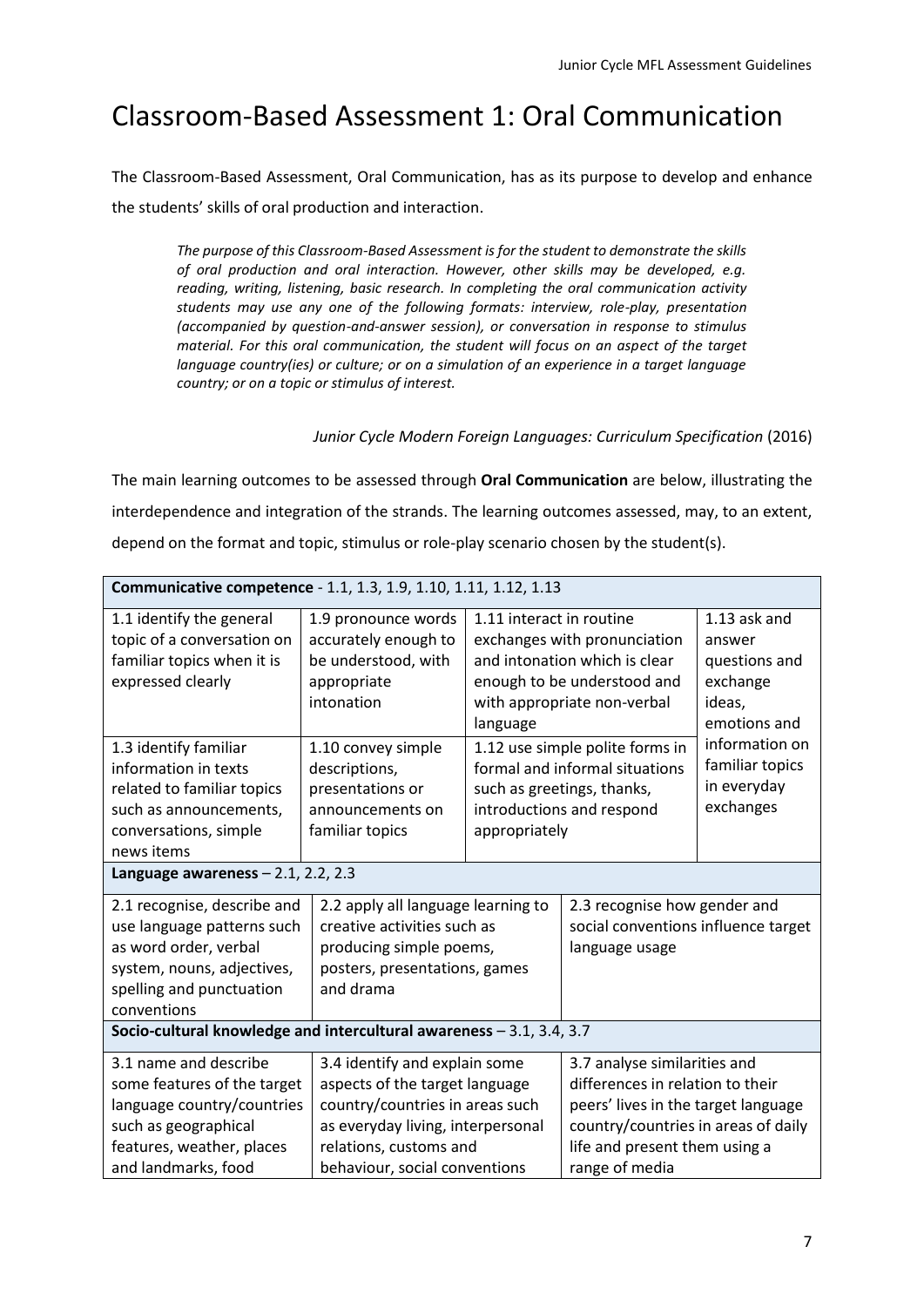There are two areas of activity to the assessment of Oral Communication: preparation and communication. Preparation will focus primarily on oral and aural interaction in the target language, building on students' language learning to date. Students may also find it beneficial to listen to and read texts in the target language which will support their preparation for their Oral Communication. Evidence of the preparation will be demonstrated during the Oral Communication itself. Teachers will interact with students during their Oral Communication to ensure that both spoken production and spoken interaction skills are demonstrated and to gauge students' comprehension and capacity to respond to simple, unscripted questions, at a level appropriate to this age and stage of language learning.

The Oral Communication Classroom-Based Assessment promotes student engagement through

- choice of topic, stimulus or role-play scenario on which to focus
- choice of communication formats
- the possibilities for student collaboration, including, where appropriate, pair work or a group presentation in which each group member has a meaningful part to play. The number of students in a group should be such as to allow each member to make an individual contribution to the assessment.

Figure 1 sets out the process for conducting a Classroom-Based Assessment. The aim of this process is to provide guidance for teachers as they support their students completing their Classroom-Based Assessments.

Figure 1: Process for conducting a CBA

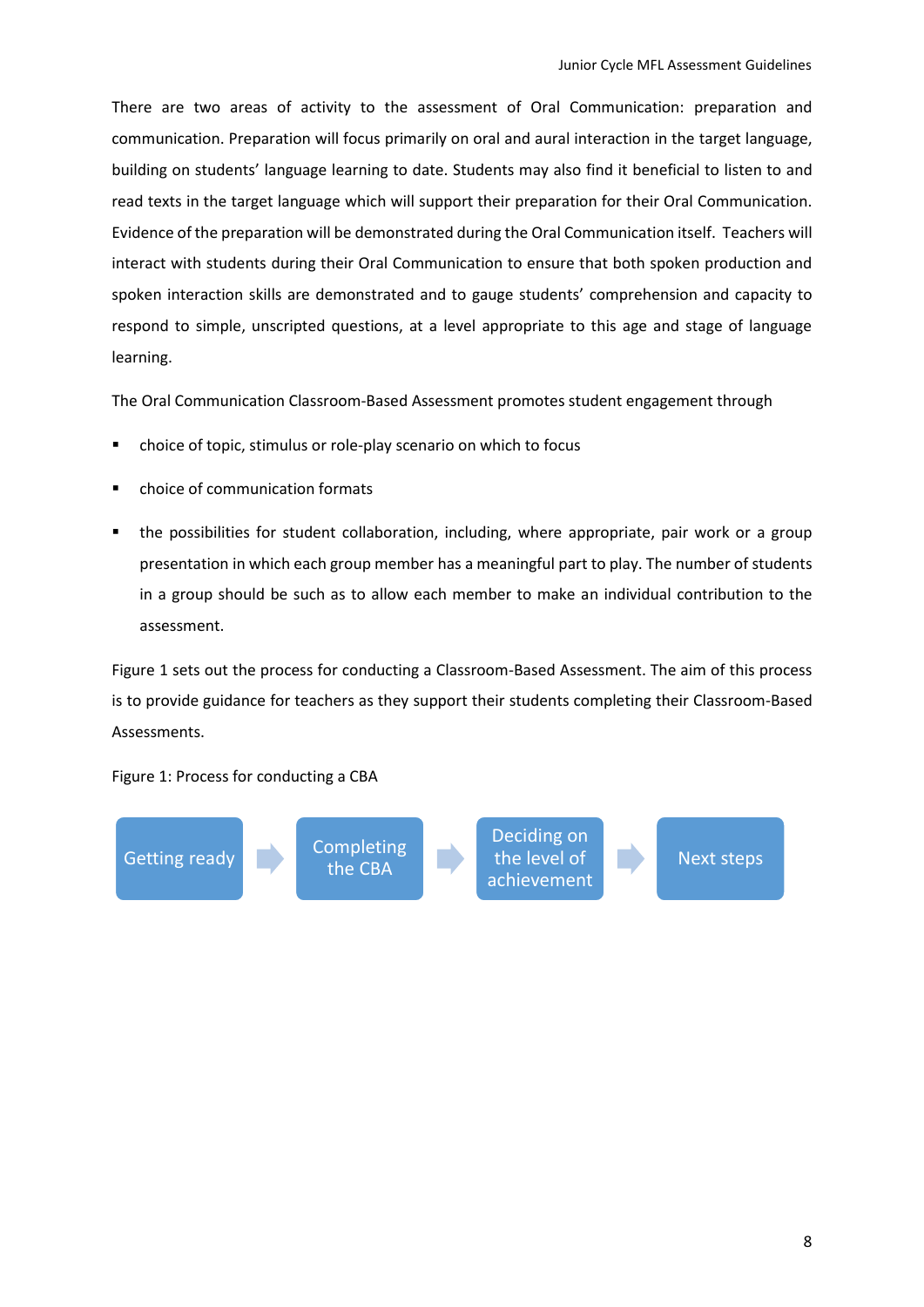### Getting ready



Deciding on the level of achievement

#### Next steps

#### **Student preparation**

The most effective preparation for the Oral Communication Classroom-Based Assessment is ongoing use of the target language and regular participation in a variety of communicative activities, both within and beyond the classroom from year one. Students gradually become accustomed over time to communication using a variety of formats, including but not restricted to interview, role-play, presentation and response to stimuli. As the purpose of this assessment is to further develop confidence and proficiency in oral communication, students should be encouraged to experiment with their oral communication by interacting with other students, or with a recording device. While the Classroom-Based Assessment is summative, it has a formative value and should be used as a tool to provide feedback to students, parents and teachers on student progress and learning. At an appropriate moment in their language learning, students should be familiarised with the Features of Quality used to judge the quality of their oral communication.

While oral communication will form part of everyday learning and teaching across all three years of junior cycle, the preparation for and completion by students of their Oral Communication Classroom-Based Assessment is carried out during a defined time period of up to three weeks within class contact time to a national timetable. Following the assessment each student completes a Student Reflection Note (see Appendix A). Completion of the note is the student's declaration of the part that he or she has played in the assessment. The note is submitted to the teacher.

With the agreement of the teacher, students may collaborate with classmates in choosing a format, and then planning, preparing and participating in the Classroom-Based Assessment as part of a pair or group in which each member has a meaningful part to play. Each student, however, must complete **his/her own** Student Reflection Note.

Although this phase of the task is monitored by the teacher, the preparation is the student's own, carried out individually or in active, meaningful interaction and collaboration as part of a pair or group. Students select a topic, stimulus or role-play scenario at the beginning of the three-week preparation period; one which they have not previously practised or prepared.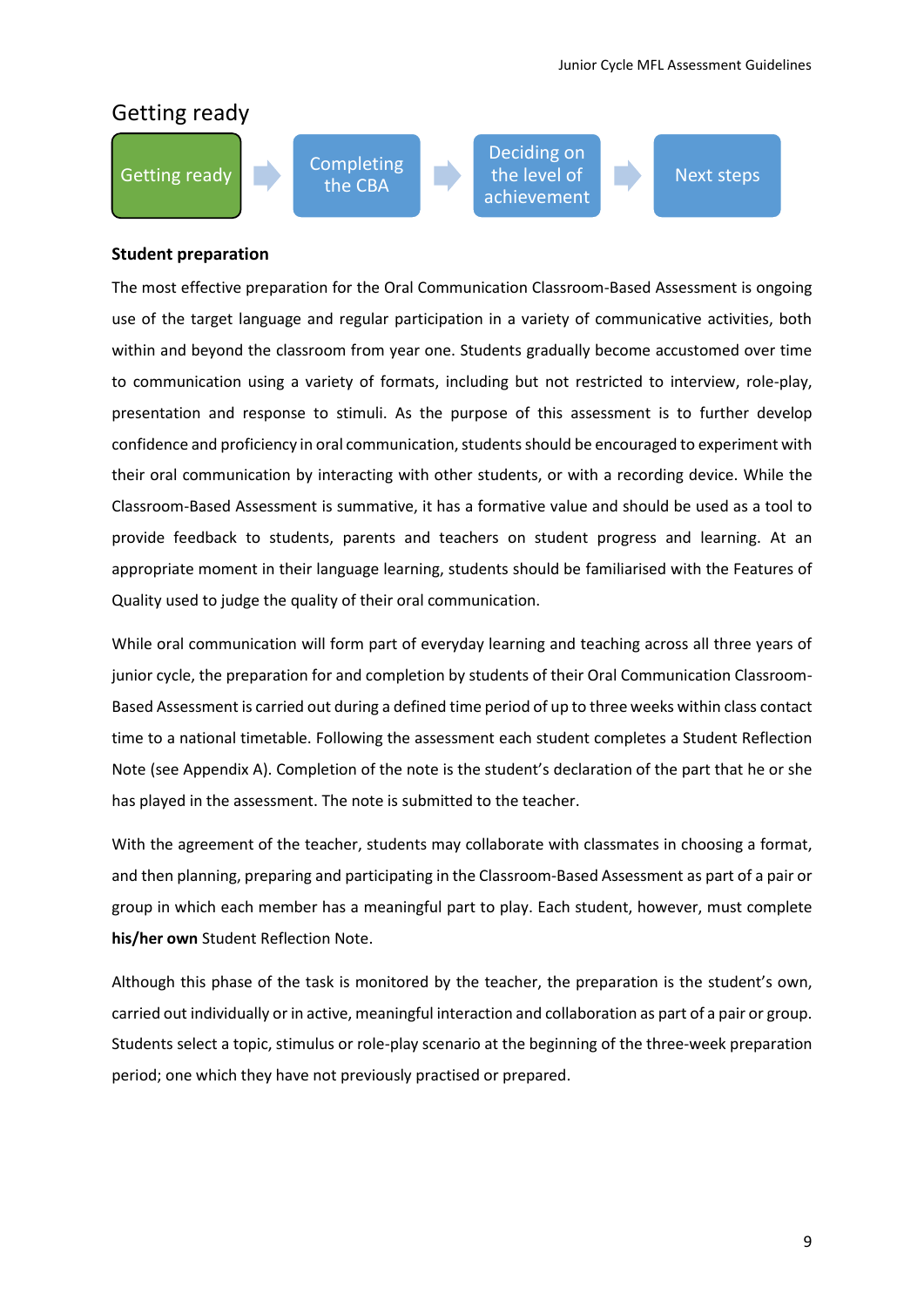#### **Teacher preparation**

In order to prepare for the Classroom-Based Assessment, teachers should familiarise themselves with the following documentation

- **■** Junior Cycle MFL curriculum specification
- Assessment Toolkit
- annotated examples of student work.

Schools may have one teacher or more than one teacher of the modern foreign language(s) teaching students in junior cycle. The information outlined below has been written to address Subject Learning and Assessment Review meetings with these different contexts in mind.

#### **Schools with more than one teacher of the modern foreign language in question<sup>3</sup>**

Classroom-Based Assessment 1 *Oral Communication* is undertaken within the three-week timeframe stipulated by the NCCA. It is recommended that MFL teachers discuss the assessment with colleagues and plan for teaching and learning together. It will be important to set the times and dates for carrying out the assessment as early as possible. It is recommended that a date for a language-specific Subject Learning and Assessment Review meeting is established at the outset to assist in the planning, implementation and reviewing of the Classroom-Based Assessment. Once the school has decided this date, teachers and students can prepare for the completion of the *Oral Communication* Classroom-Based Assessment. This Classroom-Based Assessment must be completed by the end of second year.

Where schools have a teacher of a modern foreign language who is not currently teaching the student cohort completing their classroom-based assessment (e.g. second years), this teacher may participate in a subject learning and assessment review meeting with a colleague/colleagues. This teacher will not have examples of student work from this student cohort to bring to the meeting.

#### **Schools with one teacher of the modern foreign language in question**

Classroom-Based Assessment 1 is undertaken within the three-week timeframe stipulated by the NCCA. In a school with one teacher of the modern foreign language in question, it is recommended that the teacher discuss the assessment arrangements with their school facilitator/management with a view to contacting and coordinating with teachers of that modern foreign language from other, preferably nearby schools. The teacher can then plan any teaching and learning that may be required and along with their colleagues from other schools, agree a date for a language-specific Subject Learning and Assessment Review meeting. It will be important to agree the times and dates for

**.** 

<sup>&</sup>lt;sup>3</sup> Inserted 31/05/2018 to offer clarification re: language-specific SLAR meetings.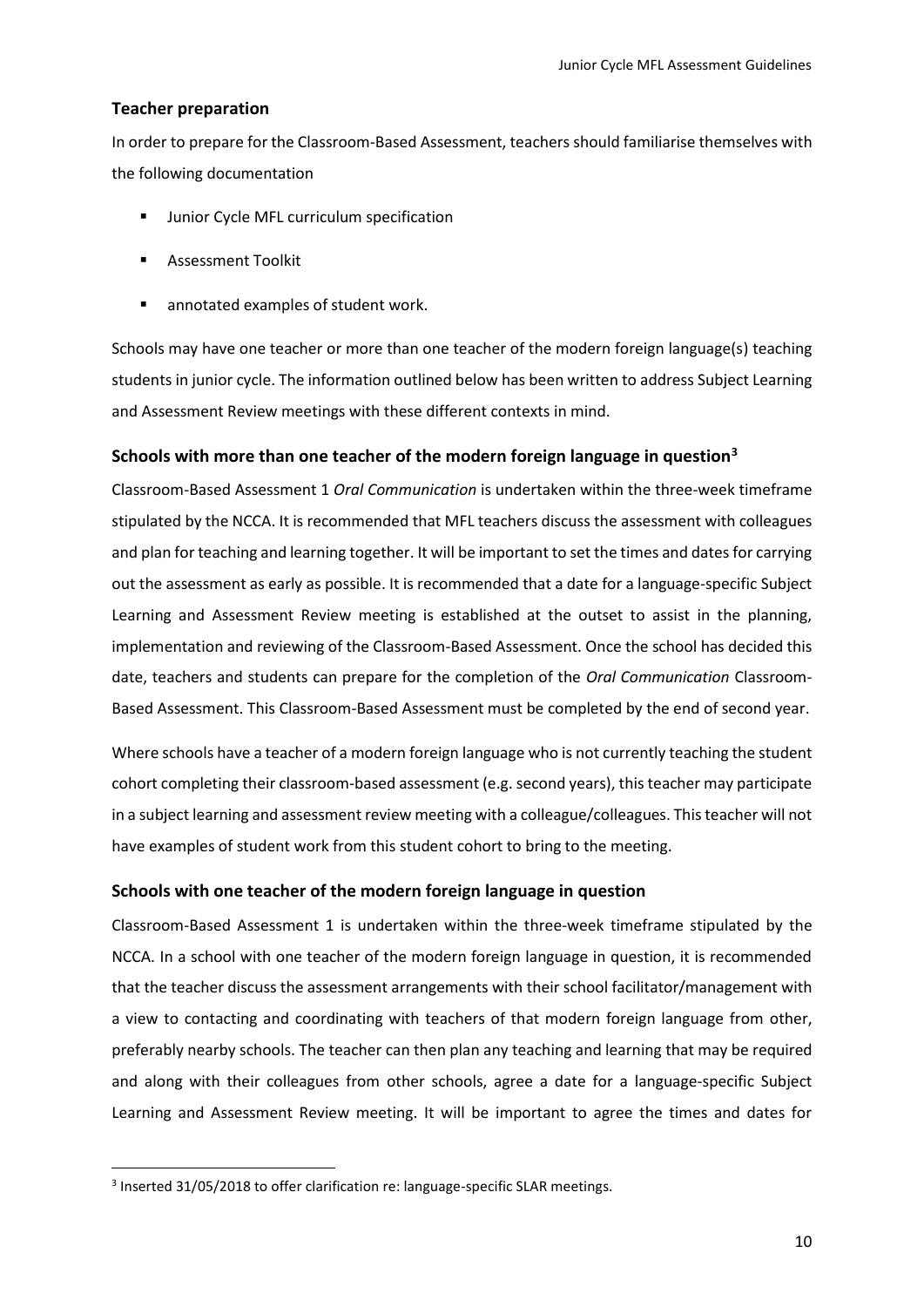carrying out the assessment as early as possible and notify all school management teams of these dates. It is recommended that a date for Subject Learning and Assessment Review is established at the outset to assist in the planning, implementation and review of the Classroom-Based Assessment. Where possible, one school should host the Subject Learning and Assessment Review meeting, with this school also supplying the facilitator. If a school is used, the location of the meeting should rotate between all schools involved for each successive year. However, other venues, with the agreement of all involved may also be used. Once the date has been decided, teachers and students can prepare for the completion of the Classroom-Based Assessment. As schools with only one teacher of the language are sharing in Subject Learning and Assessment Review, a common timeframe should be agreed at the outset.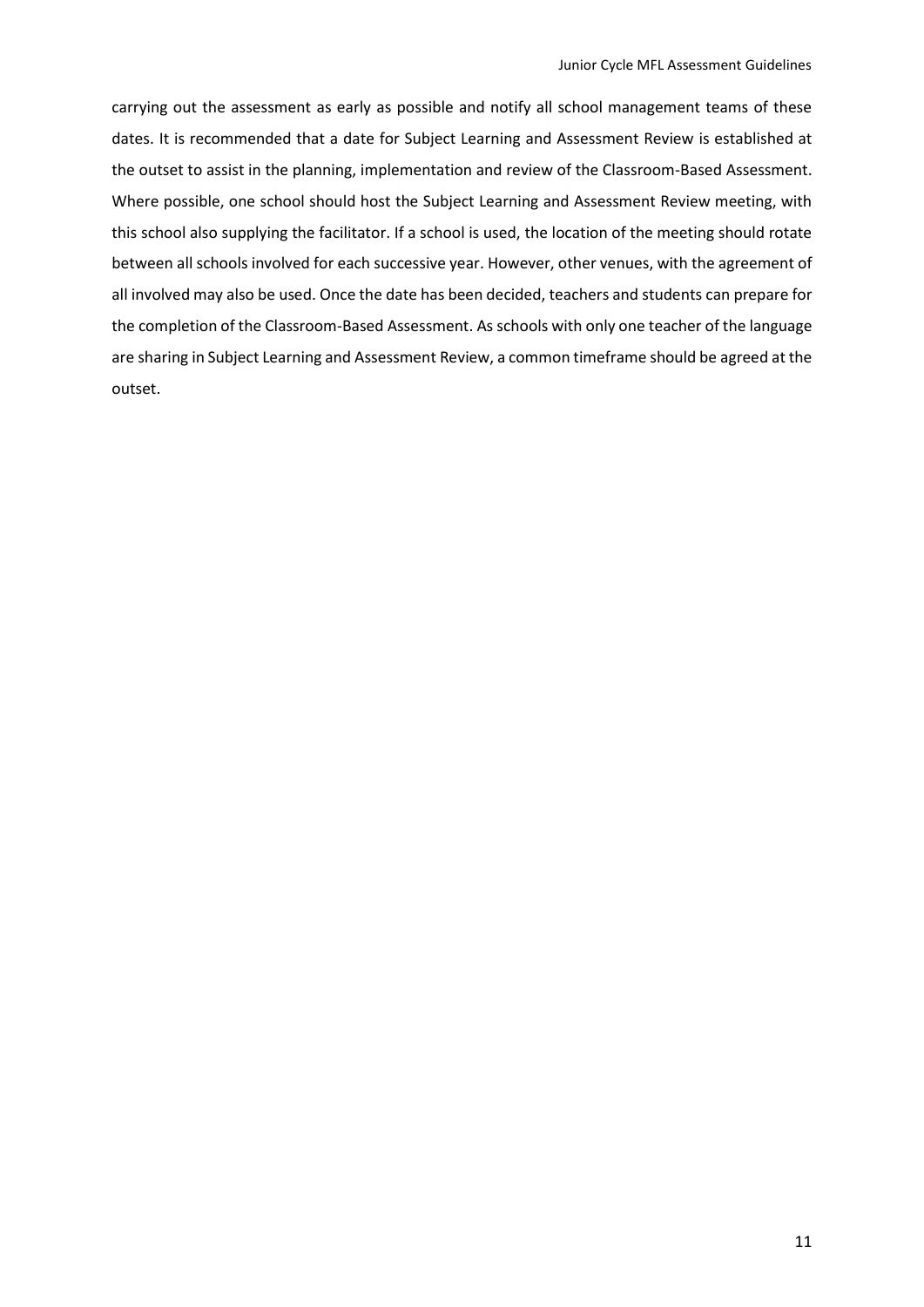### Completing Classroom-Based Assessment 1: Oral Communication

Getting ready **Completing** 

the CBA

Deciding on the level of achievement

Next steps

In completing this Classroom-Based Assessment students may choose **any one** of the formats in Table 3 below. As a guideline, Oral Communication should last about three to four minutes, **including the teachers' unscripted questions, prompts and/or contributions**, and time for students to pause, think, self-correct pronunciation, ask for a question to be reformulated etc. In the case of a pair or group task, Oral Communication should last enough time for each student to make a meaningful contribution. In all formats, both spoken production and spoken interaction are assessed. The topic, stimulus material or role-play scenario chosen by the student may in some way relate to the target language country and/or culture.

| 1. | <b>Interview</b>    | A student, pair or group choose a topic or area of interest and respond to        |
|----|---------------------|-----------------------------------------------------------------------------------|
|    |                     | questions asked by the teacher, and by each other in a pair or group setting,     |
|    |                     | about this topic or interest. Some of the teacher questions will be unscripted.   |
| 2. | Role-play           | A student, pair or group choose a role-play scenario, such as booking a           |
|    |                     | holiday, a shopping trip or interacting with a host family. During the role-play, |
|    |                     | students interact with each other and/or the teacher. The role-play is            |
|    |                     | supported by unscripted questions by the teacher.                                 |
|    | 3. Presentation     | A student, pair or group choose a topic or area of interest and present on        |
|    |                     | this topic or interest. Students may use media and/or props. The                  |
|    |                     | presentation is followed by unscripted questions by the teacher.                  |
| 4. | <b>Conversation</b> | A student, pair or group select stimulus material-visuals, written text, aural    |
|    | in response         | text, props and so on—which will prompt or guide oral communication. A            |
|    | to stimulus         | conversation between two or more students is followed by unscripted               |
|    | material            | questions by the teacher; a teacher/student(s) conversation incorporates          |
|    |                     | unscripted questions.                                                             |

#### Table 3: Formats for the Oral Communication Classroom-Based Assessment

Note that the teacher asks a number of questions, irrespective of the format chosen, to help gauge student comprehension and capacity to respond to simple, unscripted questions, appropriate to the age and stage of language learning.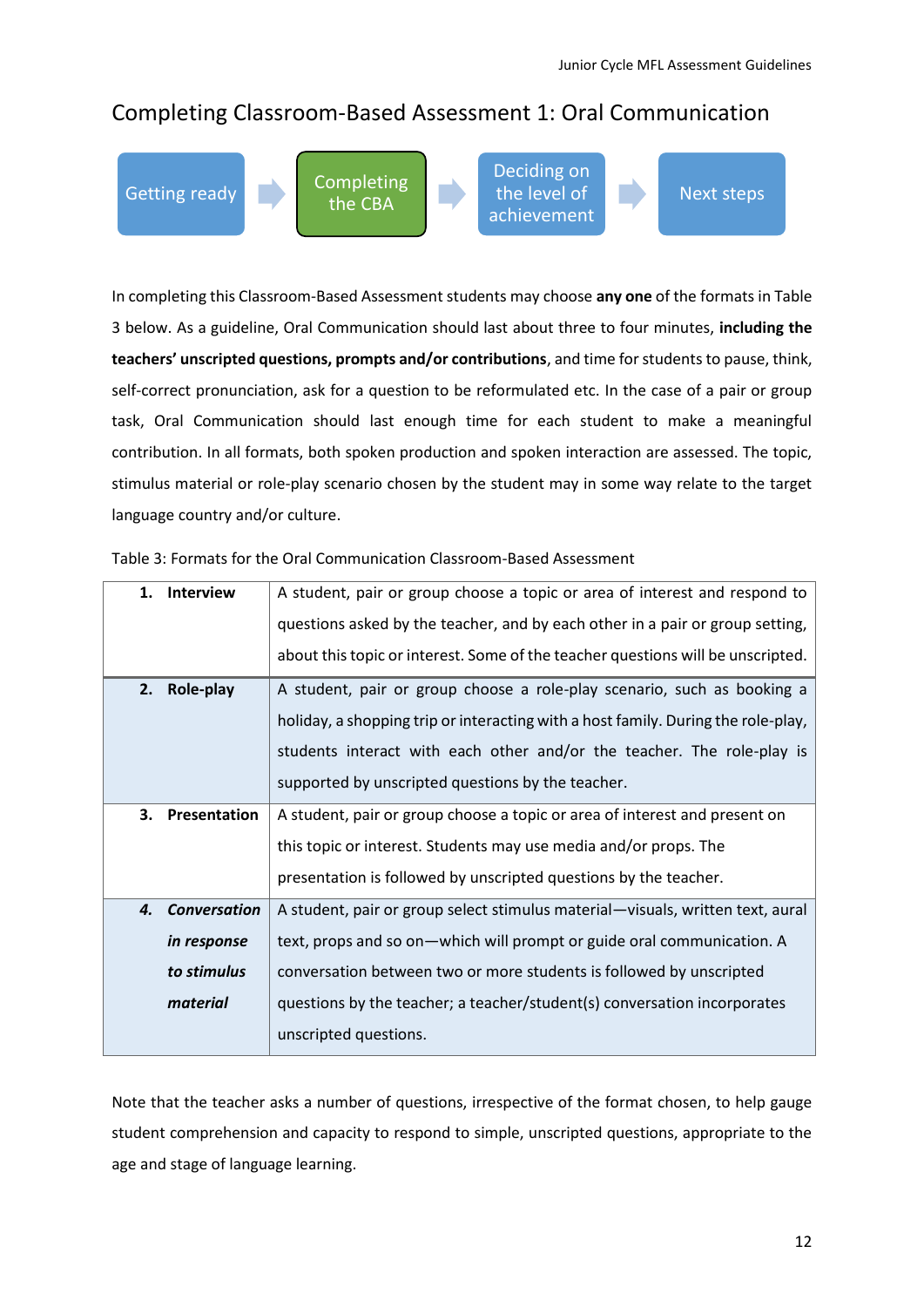### Oral Communication: Advice for students

The preparation for this assessment will be monitored and supported by your teacher.

You will have freedom to choose a format from the options outlined and a topic/role-play scenario/ stimulus of interest to you, bearing in mind the following:

- **EXECT** remember that this is an oral communication task, so think about how you will communicate and interact with your teacher and/or classmates
- you will be asked some simple, unscripted questions and you can ask your teacher to repeat or rephrase a question if you don't understand it.

With the agreement of your teacher you may collaborate with classmates in the following ways:

- choosing a format, planning, preparing and interacting
- **•** participating in the communication as part of a group in which each member has a part to play.

Following your Oral Communication you complete a written Student Reflection Note. This will include an account of the part you played and the materials or sources you accessed during your preparation and a short personal reflection on your Oral Communication.

Even if you collaborate with classmates on the Oral Communication, you must complete *your own* Student Reflection Note.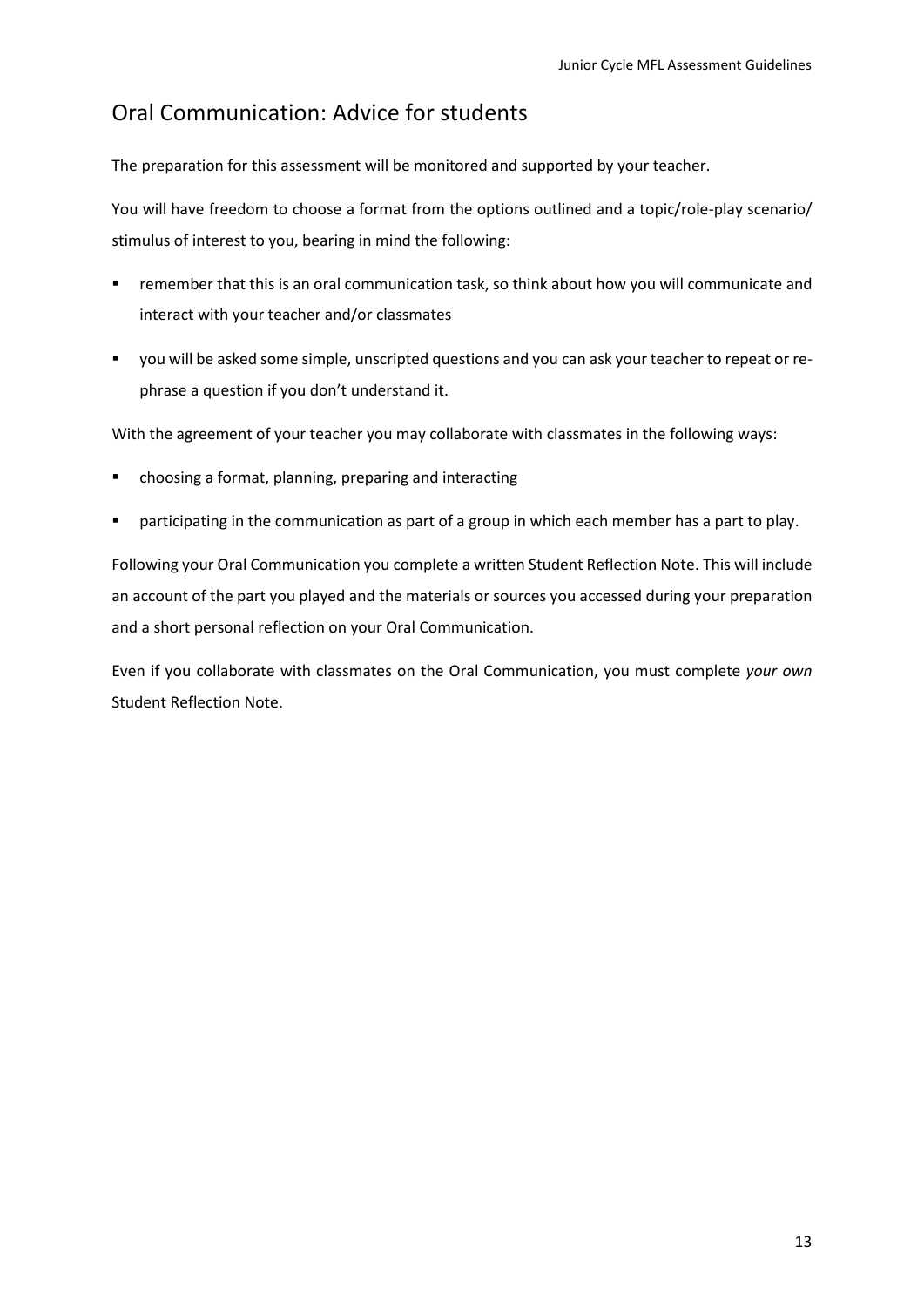### Deciding on the level of achievement: Oral Communication



the CBA

Deciding on the level of achievement



Key Features of Quality in support of student and teacher judgement for Oral Communication are described here. The Features of Quality are the criteria that will be used to assess student work as best fitting one of the descriptors below. They are broadly aligned with the A band (A1 to A2, basic user) of the Common European Framework of Reference for Languages (CEFR). **Students complete oral communication towards the end of year two and expectations of the standard they achieve will be at a level appropriate to their age and experience at that stage in their language learning in junior cycle.**

These features of quality will be applied to authentic examples of student work. Arising from this process:

- adjustments may be made to the Features of Quality
- **E** amended Features of Quality, where necessary, will be published in the assessment guidelines
- annotated examples of student work will be published o[n www.curriculumonline.ie.](http://www.curriculumonline.ie/)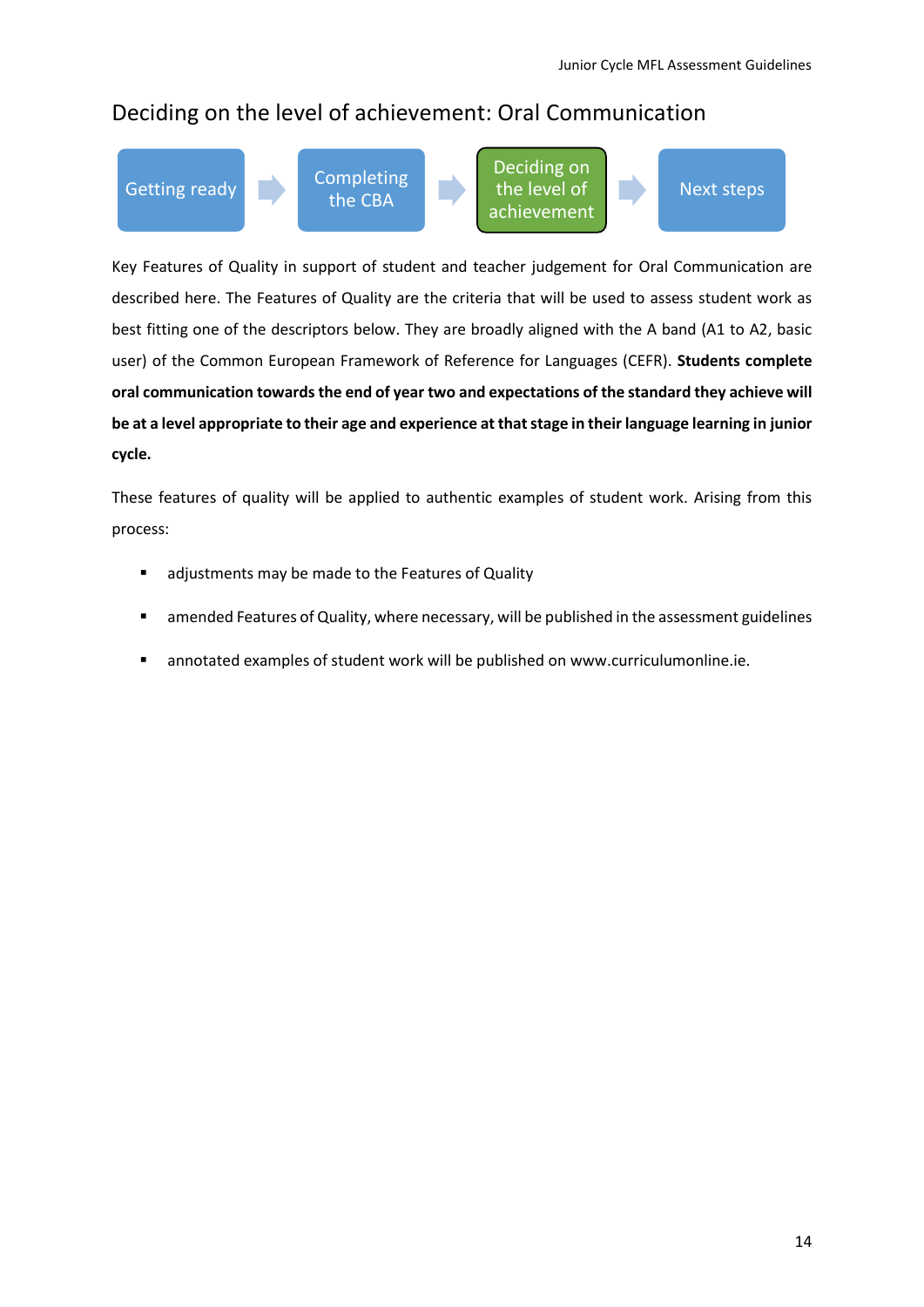## Features of Quality: Oral Communication in the target language

| <b>Exceptional</b>                                                                                                                                                                                                    | Spoken production: the student's communication is very clear,    |  |  |
|-----------------------------------------------------------------------------------------------------------------------------------------------------------------------------------------------------------------------|------------------------------------------------------------------|--|--|
|                                                                                                                                                                                                                       |                                                                  |  |  |
| A piece of work that reflects these<br>features to a very high standard.<br>The strengths of the work far<br>outstrip its flaws.                                                                                      | with very good fluency, accuracy and range of vocabulary         |  |  |
|                                                                                                                                                                                                                       | Spoken interaction: the student understands and responds         |  |  |
|                                                                                                                                                                                                                       | coherently and without undue effort to questions/prompts         |  |  |
|                                                                                                                                                                                                                       | Language awareness: the student shows very good awareness of     |  |  |
|                                                                                                                                                                                                                       | patterns and conventions and self-corrects<br>language<br>if     |  |  |
|                                                                                                                                                                                                                       | appropriate                                                      |  |  |
| <b>Above expectations</b>                                                                                                                                                                                             | Spoken production: the student's communication is clear, with    |  |  |
| A piece of work that reflects these                                                                                                                                                                                   | good fluency, accuracy and range of vocabulary                   |  |  |
| features very well. The student<br>shows a clear understanding of                                                                                                                                                     | Spoken interaction: the student shows good understanding and     |  |  |
| how to complete each area of the                                                                                                                                                                                      | responds coherently to questions/prompts which are slowly and    |  |  |
| task. Feedback might point to the<br>necessity to address some aspects                                                                                                                                                | clearly articulated                                              |  |  |
| of the work in need of further                                                                                                                                                                                        | Language awareness: the student shows good awareness of          |  |  |
| attention but, on the whole the<br>work is of a high standard.                                                                                                                                                        | language patterns and conventions and may self-correct if        |  |  |
|                                                                                                                                                                                                                       | appropriate                                                      |  |  |
| In line with expectations                                                                                                                                                                                             | Spoken production: the student's communication is clear          |  |  |
| A piece of work that reflects most                                                                                                                                                                                    | enough to be understood, with limited fluency, accuracy and      |  |  |
| of these features well. It shows a<br>good understanding of the task in                                                                                                                                               | range of vocabulary                                              |  |  |
| hand. Feedback might point to                                                                                                                                                                                         | Spoken interaction: the student shows some understanding and     |  |  |
| areas needing further attention but<br>the work is generally competent.                                                                                                                                               | responds coherently, for the most part, to questions/prompts     |  |  |
|                                                                                                                                                                                                                       | provided they are slowly and clearly articulated                 |  |  |
|                                                                                                                                                                                                                       | Language awareness: the student shows limited awareness of       |  |  |
|                                                                                                                                                                                                                       | language patterns and conventions                                |  |  |
| Yet to meet expectations                                                                                                                                                                                              | Spoken production: the student's communication is frequently     |  |  |
| A piece of work that falls some way                                                                                                                                                                                   | unclear and is limited to very basic words and phrases           |  |  |
| short of the demands of the<br>Classroom-Based Assessment and<br>its associated features. Perhaps the<br>student has made a good attempt,<br>but the task has not been grasped<br>clearly or is marred by significant | Spoken interaction: the student shows little understanding of or |  |  |
|                                                                                                                                                                                                                       | response to questions/prompts which are slowly and clearly       |  |  |
|                                                                                                                                                                                                                       | articulated                                                      |  |  |
|                                                                                                                                                                                                                       | Language awareness: the student shows little or no awareness     |  |  |
| lapses. Feedback will draw<br>attention to fundamental                                                                                                                                                                | of language patterns and conventions                             |  |  |
| shortcomings that need to be                                                                                                                                                                                          |                                                                  |  |  |
| addressed.                                                                                                                                                                                                            |                                                                  |  |  |

Students complete oral communication towards the end of year two and expectations of the standard they achieve will be at a level appropriate to their age and experience at that stage in their language learning in junior cycle.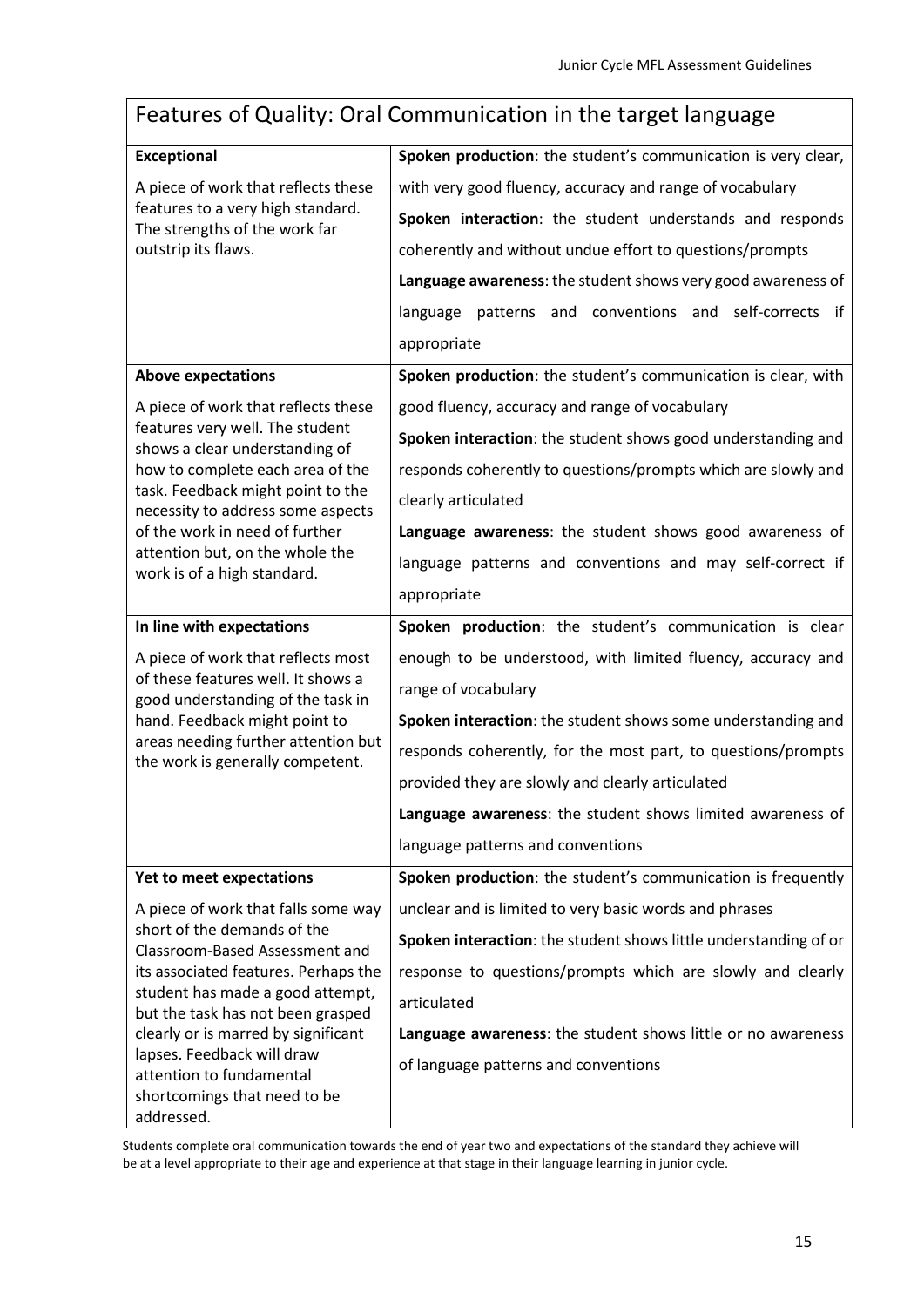



# Next steps

#### **Subject Learning and Assessment Review meeting**

Shared understanding of standards within junior cycle will arise through professional discussion in Subject Learning and Assessment Review meetings, where staff bring their own examples of student work and compare their judgements with other colleagues and with annotated examples of student work provided by the NCCA. Over time, this process will help develop a greater understanding of standards and ensure consistency of judgement about student performance.

Samples of Oral Communication by students will be recorded for discussion at the Subject Learning and Assessment Review meetings. An example at each of the four descriptor levels, where feasible, will be needed for this purpose. Any audio or audio-visual recording device, such as a tablet, mobile phone, laptop or video camera, available in the school can be used for this purpose. The recording should take place with cognisance of child protection guidelines and in line with the school's acceptable use policy. **Further details on managing and participating in the Subject Learning and Assessment Review meeting are included in the Appendix and are available online at**  <https://www.ncca.ie/en/junior-cycle/assessment-and-reporting/slar-meetings>

#### **Recording and reporting CBA results**

Following the Subject Learning and Assessment Review, each individual teacher re-considers the judgement they had made of their student's work, based on the outcomes of the meeting, and where necessary makes the appropriate adjustments to the level of achievement awarded to the work. The descriptors awarded are used in reporting progress and achievement to parents and students as part of the school's ongoing reporting procedures and through the Junior Cycle Profile of Achievement (JCPA).

Where it arises that a student does not submit any work for their Classroom-Based Assessment, a descriptor cannot be awarded, as there is no work to discuss against the Features of Quality. In such cases, 'Not reported' should be selected when inputting results for their JCPA. Further information in relation to reporting Classroom-Based Assessment descriptors for the JCPA is available from the DES at the following link: [https://www.education.ie/en/Schools-Colleges/Services/Returns/Post-Primary-](https://www.education.ie/en/Schools-Colleges/Services/Returns/Post-Primary-Online-Database-P-POD-Project/junior-cycle-profile-of-achievement-jcpa-handbook-for-schools-2017-.pdf)[Online-Database-P-POD-Project/junior-cycle-profile-of-achievement-jcpa-handbook-for-schools-](https://www.education.ie/en/Schools-Colleges/Services/Returns/Post-Primary-Online-Database-P-POD-Project/junior-cycle-profile-of-achievement-jcpa-handbook-for-schools-2017-.pdf)[2017-.pdf](https://www.education.ie/en/Schools-Colleges/Services/Returns/Post-Primary-Online-Database-P-POD-Project/junior-cycle-profile-of-achievement-jcpa-handbook-for-schools-2017-.pdf)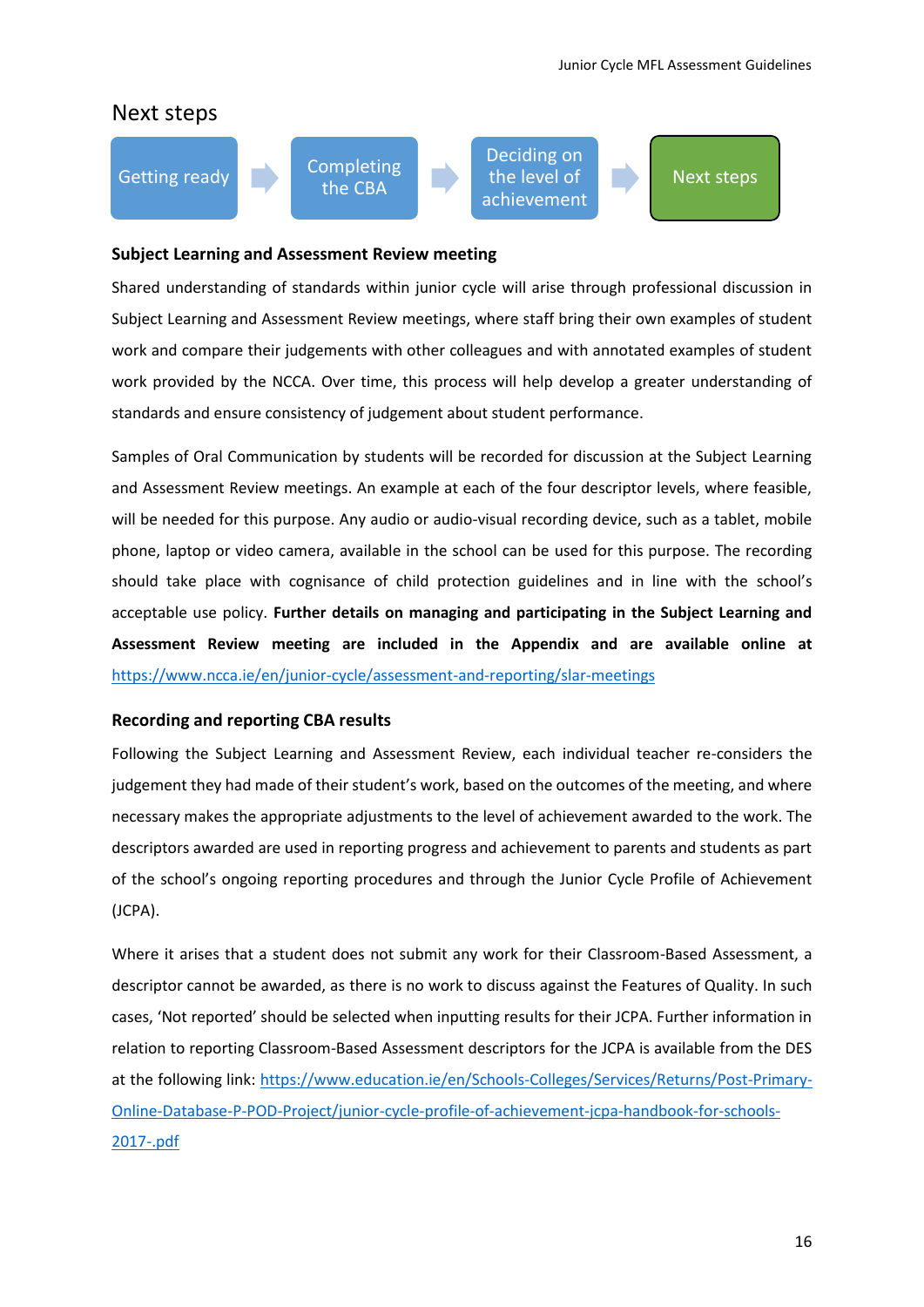#### **Using feedback**

Providing effective feedback is a crucial step in using Oral Communication to support learning. Students will be informed of the descriptor they have been awarded once the SLAR meeting has taken place and its outcomes have been processed. However, effective feedback goes beyond the naming of the descriptor awarded. Feedback on the strengths of the student's work, and on areas for improvement can be used to support their future learning. Further information on the use of feedback can be found at [http://juniorcycle.ie/Assessment.](http://juniorcycle.ie/Assessment)

#### **Querying a result**

Queries in relation to the descriptors awarded for the Classroom-Based Assessments, where they arise, will be dealt with by the school.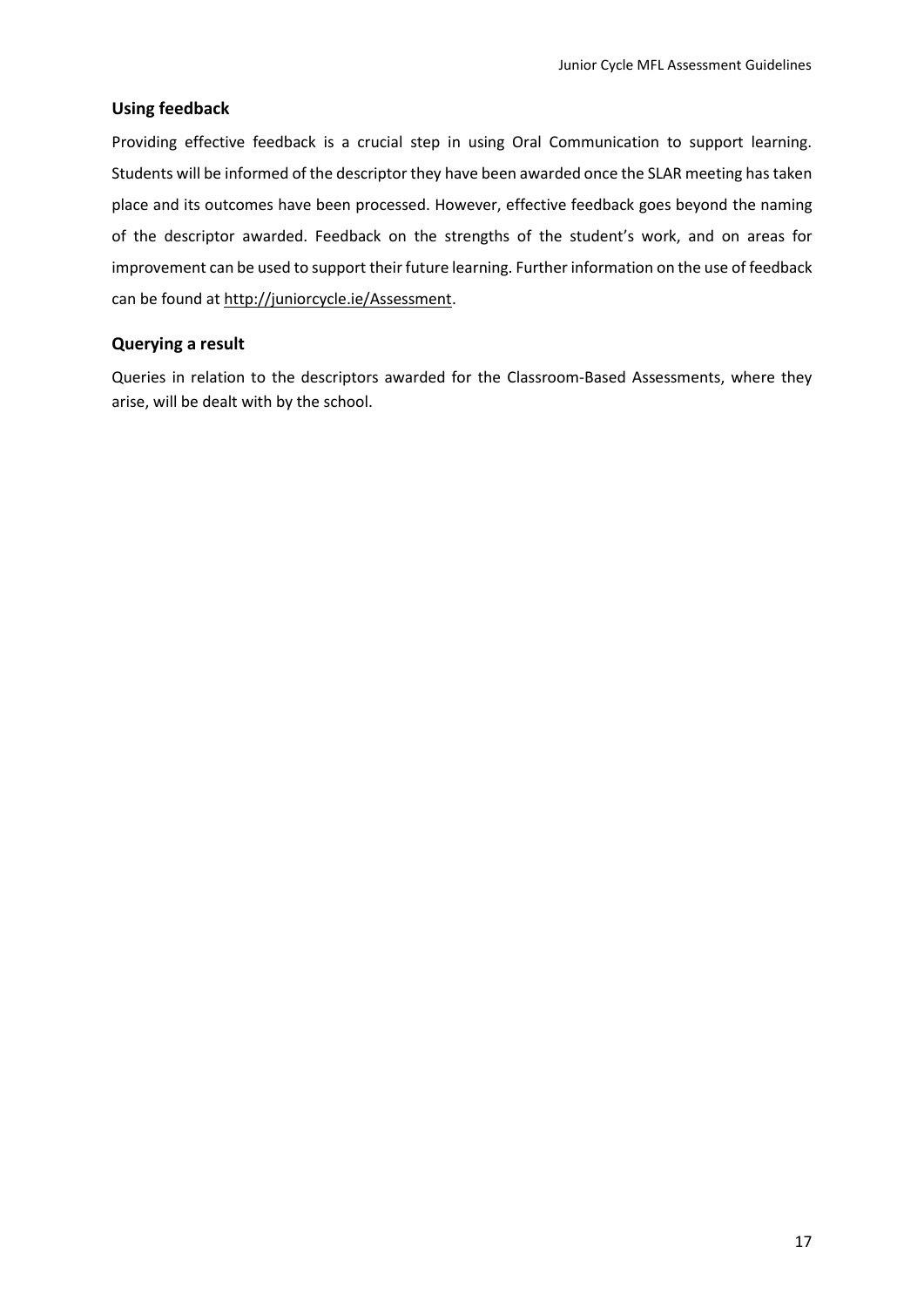### Classroom-Based Assessment 2: The Student Language Portfolio

*The student language portfolio will include a broad range of items, such as written texts, projects, audio-visual materials, learning logs, student reflections and learning goals. It is recognised that in this context the student's created texts may be presented in different formats—handwritten, digital, multi-modal, and so on. Students learn a lot from the process of language acquisition when they are taught how to use a portfolio to document and reflect on their learning. They need to develop confidence in interaction and an awareness of the process of language acquisition.*

*Junior Cycle Modern Foreign Languages: Curriculum Specification* (2016)

The main learning outcomes to be assessed through the **Student Language Portfolio** are below, illustrating the interdependence and integration of the strands. The learning outcomes assessed, may, to an extent, depend on the texts chosen by the student to submit for assessment.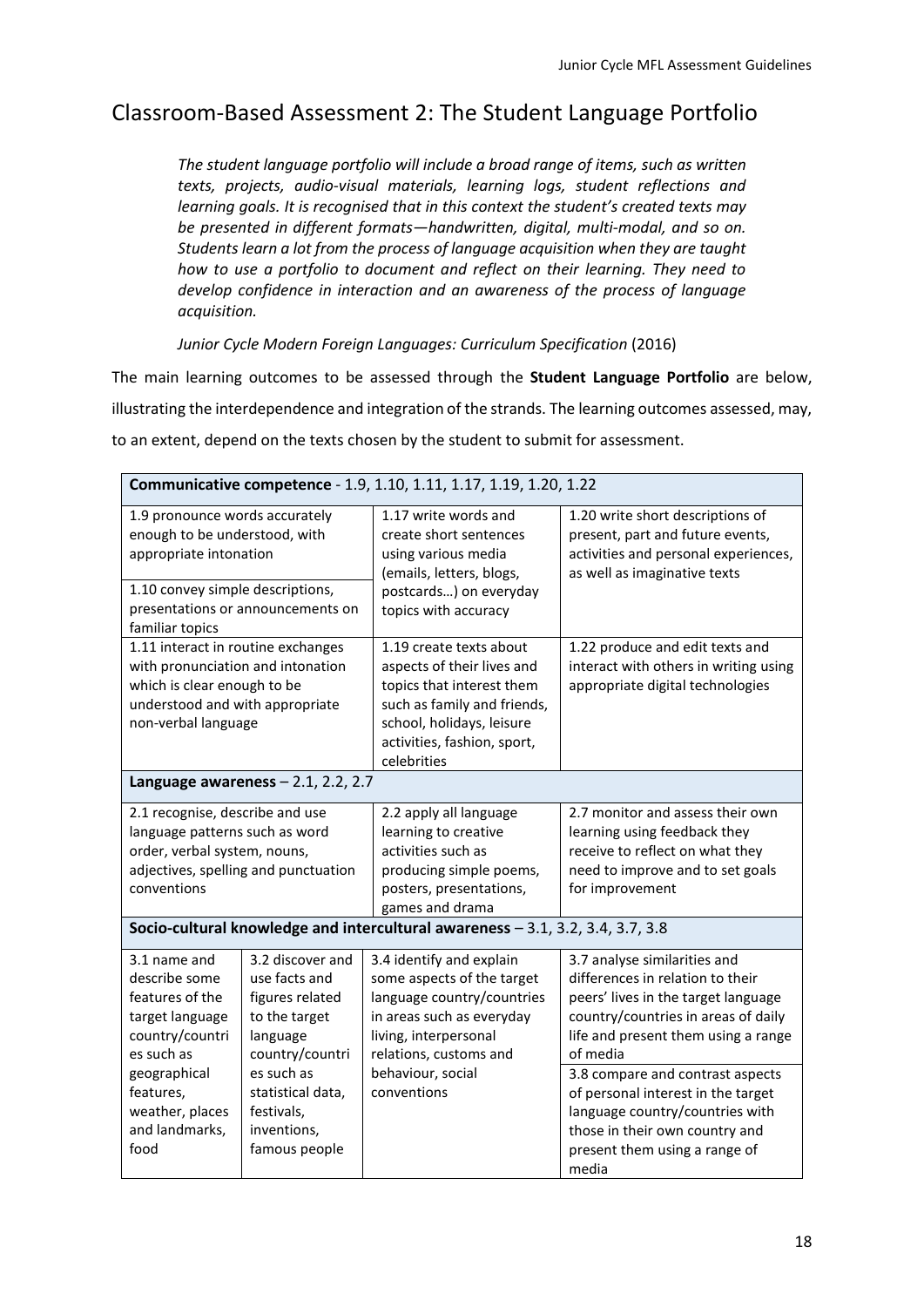The Student Language Portfolio promotes student engagement when students

- develop texts through engagement with a wide variety of stimulus materials
- have opportunities to collaborate
- reflect on their language learning

Whilst students begin compiling a portfolio of their language learning from first year onwards, only texts (oral, written, digital) which are created in second and third year of their junior cycle can be submitted for the purposes of assessment and reporting in the JCPA.



#### **Student preparation**

The specification recommends that students build up their portfolio over time with guidance and direction from the teacher. In the majority of cases, the work in the student's portfolio will arise from normal classwork. So a student might write a simple blog entry or an email, or might make a short video, and then select that piece of work for inclusion in the portfolio. If, at a later date, the student considers another piece of work to be of better standard, then that piece can be added to or can replace the former. The portfolio helps students to capture their language learning and develop cultural awareness; to reflect on their language development and to develop confidence in their communicative abilities in the target language. Building up a language portfolio also helps to develop key skills such as being creative, and managing information and thinking.

The focus of activity will be on the creation of a range of texts which might include items such as: short pieces of descriptive writing (handwritten or digital) relating to the student's own world or to the countries/culture of the target language; project work on aspects of the target language countries/culture; cartoons with text; audio or video clips; blogs or emails; simple narrative or diary excerpts; expressive pieces (such as a poem). Note that the list of items suggested here is not intended to be exhaustive, but to suggest that the student's portfolio should be a varied one.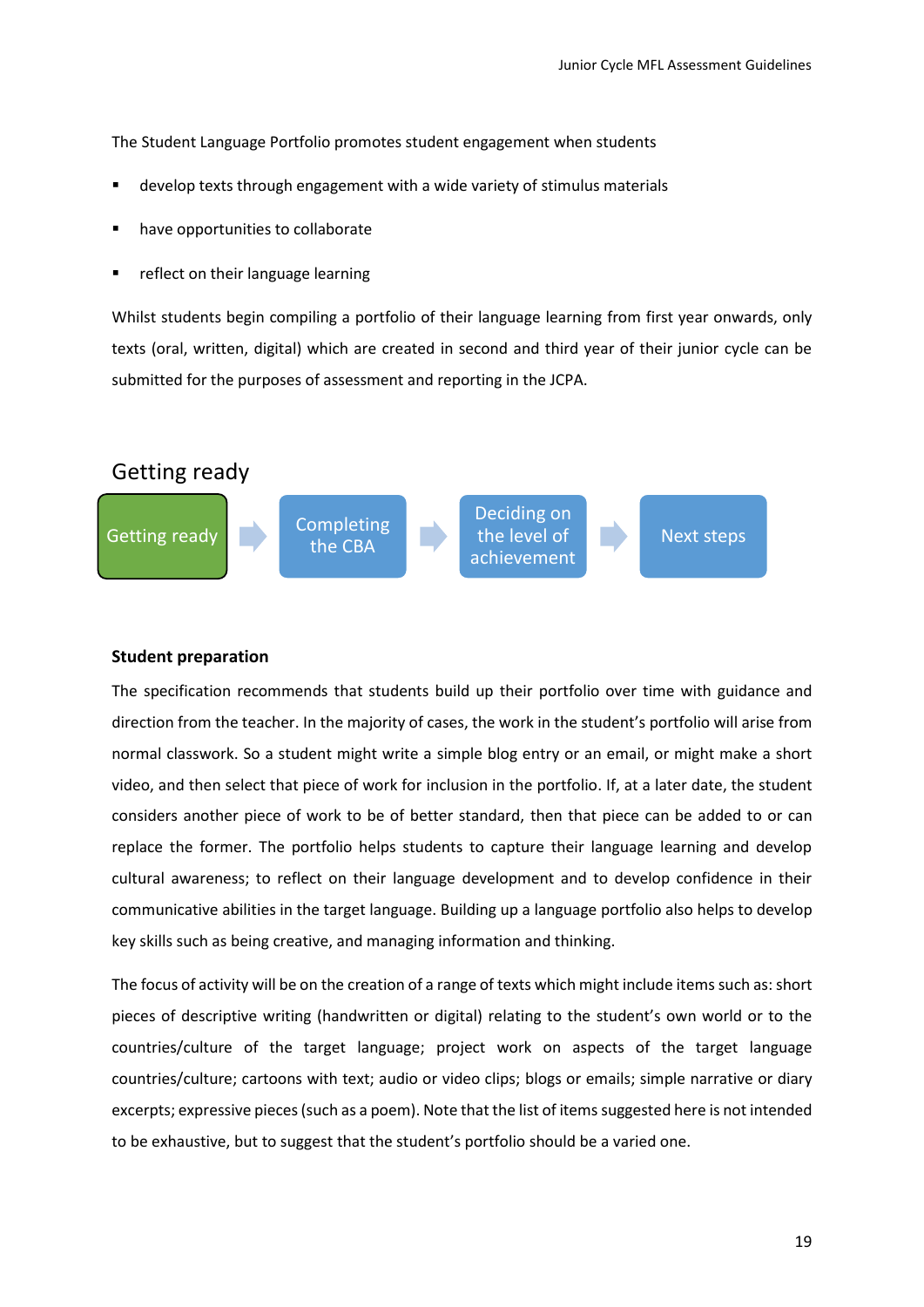While the Classroom-Based Assessment is summative, it has a formative value and should be used as a tool to provide feedback to teachers, students and parents on student progress and learning. Where appropriate, the teacher gives feedback to students in the target language and/or the language of schooling. At an appropriate moment in their language learning, students should be familiarised with the Features of Quality used to judge the quality of their work in this area.

Students, in consultation with their teachers, select three pieces to submit for the Student Language Portfolio Classroom-Based Assessment.

#### **Teacher preparation**

**.** 

In order to prepare for the Classroom-Based Assessment, teachers should familiarise themselves with the following documentation:

- Junior Cycle MFL curriculum specification
- Assessment Toolkit
- annotated examples of student work.

Schools may have one teacher or more than one teacher of the modern foreign language(s) teaching students in junior cycle. The information outlined below has been written to address Subject Learning and Assessment Review meetings with these different contexts in mind.

#### **Schools with more than one teacher of the modern foreign language in question<sup>4</sup>**

Classroom-Based Assessment 2 *The Student Language Portfolio* is completed over time and within the timeframe stipulated by the NCCA. It is recommended that MFL teachers discuss the assessment with colleagues and plan for teaching and learning together. It will be important to set the times and dates for carrying out the assessment as early as possible. It is recommended that a date for a languagespecific Subject Learning and Assessment Review is established towards the beginning of third year to assist in the planning, implementation and reviewing of the Classroom-Based Assessment. Once the school has decided this date, teachers and students can prepare for the completion of The Student Language Portfolio Classroom-Based Assessment. This Classroom-Based Assessment must be completed within the timeframe stipulated by the NCCA.

Where schools have a teacher of a modern foreign language who is not currently teaching the student cohort completing their classroom-based assessment (e.g. third years), this teacher may participate in a subject learning and assessment review meeting with a colleague/colleagues. This teacher will not have examples of student work from this cohort to bring to the meeting.

<sup>&</sup>lt;sup>4</sup> Inserted 31/05/2018 to offer clarification re: language-specific SLAR meetings.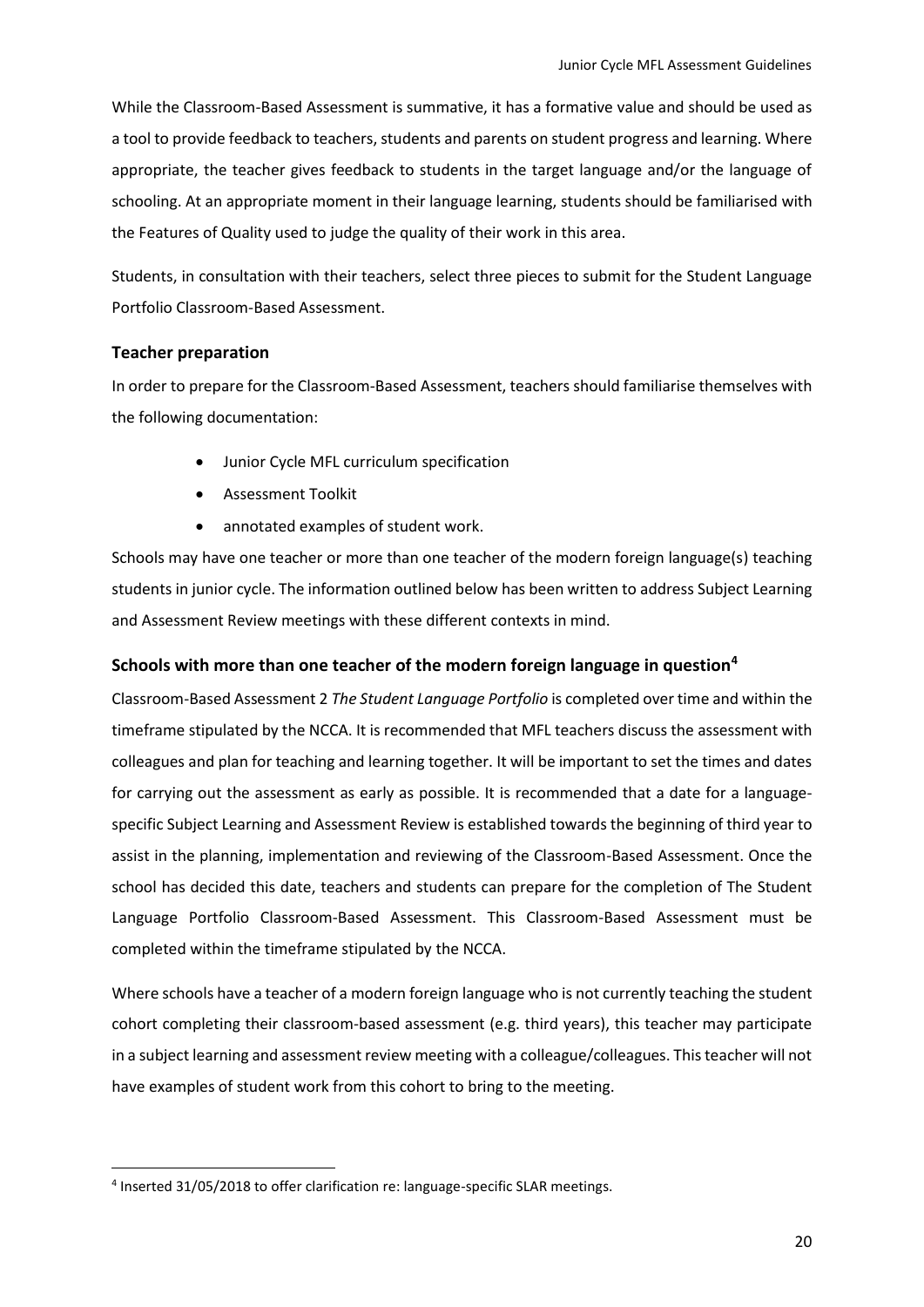#### **Schools with one teacher of the modern foreign language in question**

Classroom-Based Assessment 2, The Student Language Portfolio is completed over time and within the timeframe stipulated by the NCCA. In a school with one teacher of the modern foreign language in question, it is recommended that the teacher discuss the assessment arrangements with their school facilitator/management with a view to contacting and coordinating with teachers of that modern foreign language from other, preferably nearby schools. The teacher can then plan any teaching and learning that may be required and along with their colleagues from other schools, agree a date for a language-specific Subject Learning and Assessment Review meeting. It will be important to agree the times and dates for carrying out the assessment as early as possible and notify all school management teams of these dates. It is recommended that a date for Subject Learning and Assessment Review is established towards the beginning of third year to assist in the planning, implementation and review of the Classroom-Based Assessment. Where possible, one school should host the Subject Learning and Assessment Review meeting, with this school also supplying the facilitator. If a school is used, the location of the meeting should rotate between all schools involved for each successive year. However, other venues, with the agreement of all involved may also be used. Once the date has been decided, teachers and students can prepare for the completion of the Classroom-Based Assessment. As schools with only one teacher of the language are sharing in Subject Learning and Assessment Review, a common timeframe should be agreed at the outset.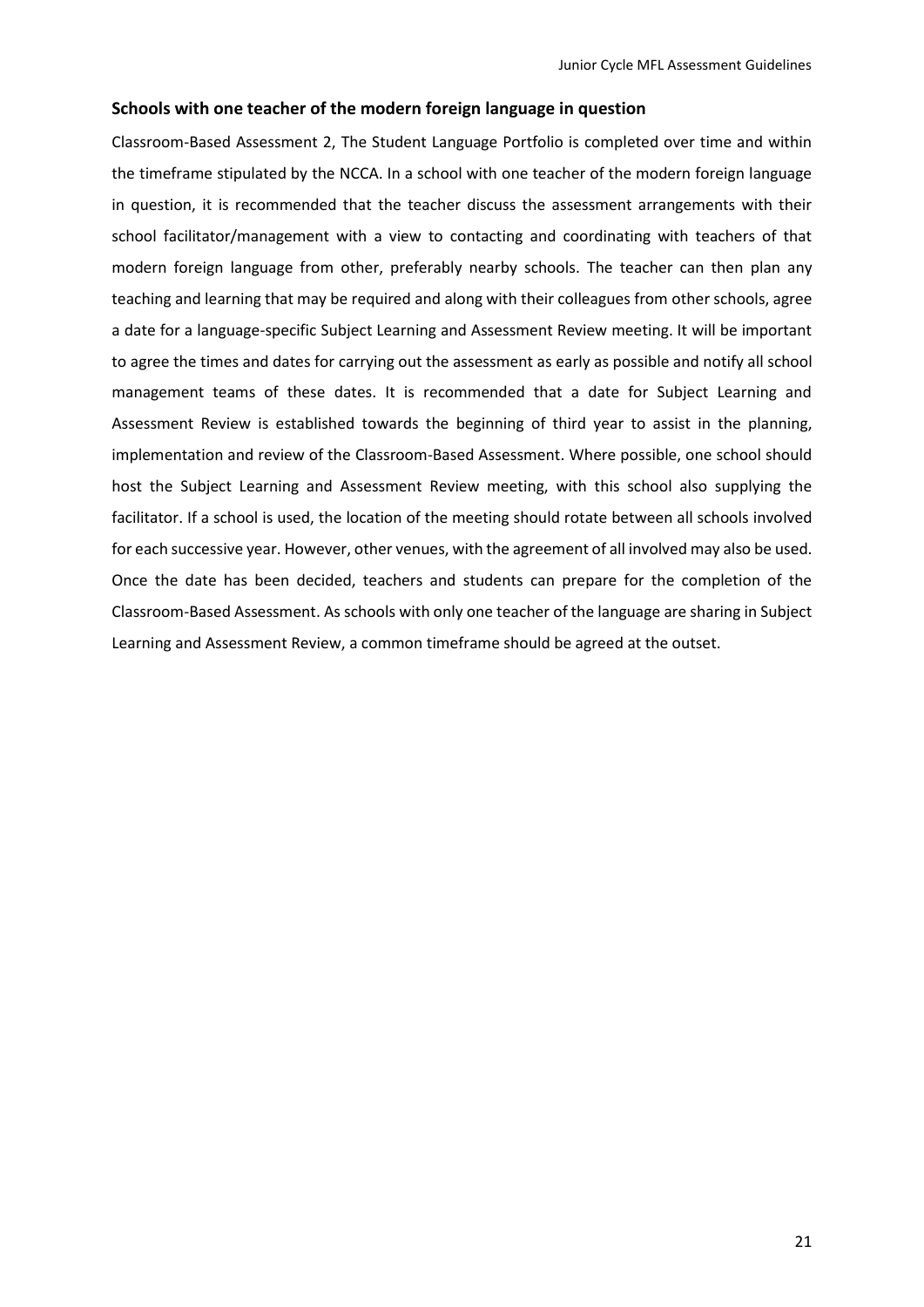## Completing Classroom-Based Assessment 2: The Student Language Portfolio



Completion of the Classroom-Based Assessment process involves each student choosing three texts from the portfolio to submit for assessment. Students are free to choose any three items they have worked on over the time period, with the proviso that at least one text selected is in oral format, and at least one text demonstrates awareness of aspects of the target language country/countries and/or culture<sup>5</sup>. Teachers will assess each text against the Features of Quality.

A Student Reflection Note must be included with each of the three texts. A template for a Student Reflection Note is provided in Appendix B. The note provides space for the student to set out a very brief aim or intention for the piece of work and spaces to include reflection on what has been learnt and what the student might do differently on another occasion.

The note is used as a support for the student's ongoing language learning. Student reflection is more meaningful if undertaken simultaneous to the creation of texts, where authentic opportunities arise, rather than weeks or months later.

Previous drafts of written pieces, where they exist, may assist students in completing the Student Reflection Note. Whilst students are encouraged to improve their texts based on feedback from their teacher and peers, note that only work which is the student's own can be accepted for assessment in the JCPA.

 $\overline{\phantom{a}}$ 

<sup>5</sup> Note that one text may meet both of these requirements, for example, an audio or video recording of a student interacting with a student from a target language country or a video diary where the student speaks about similarities and differences between aspects of their culture and the culture of a target language country or countries.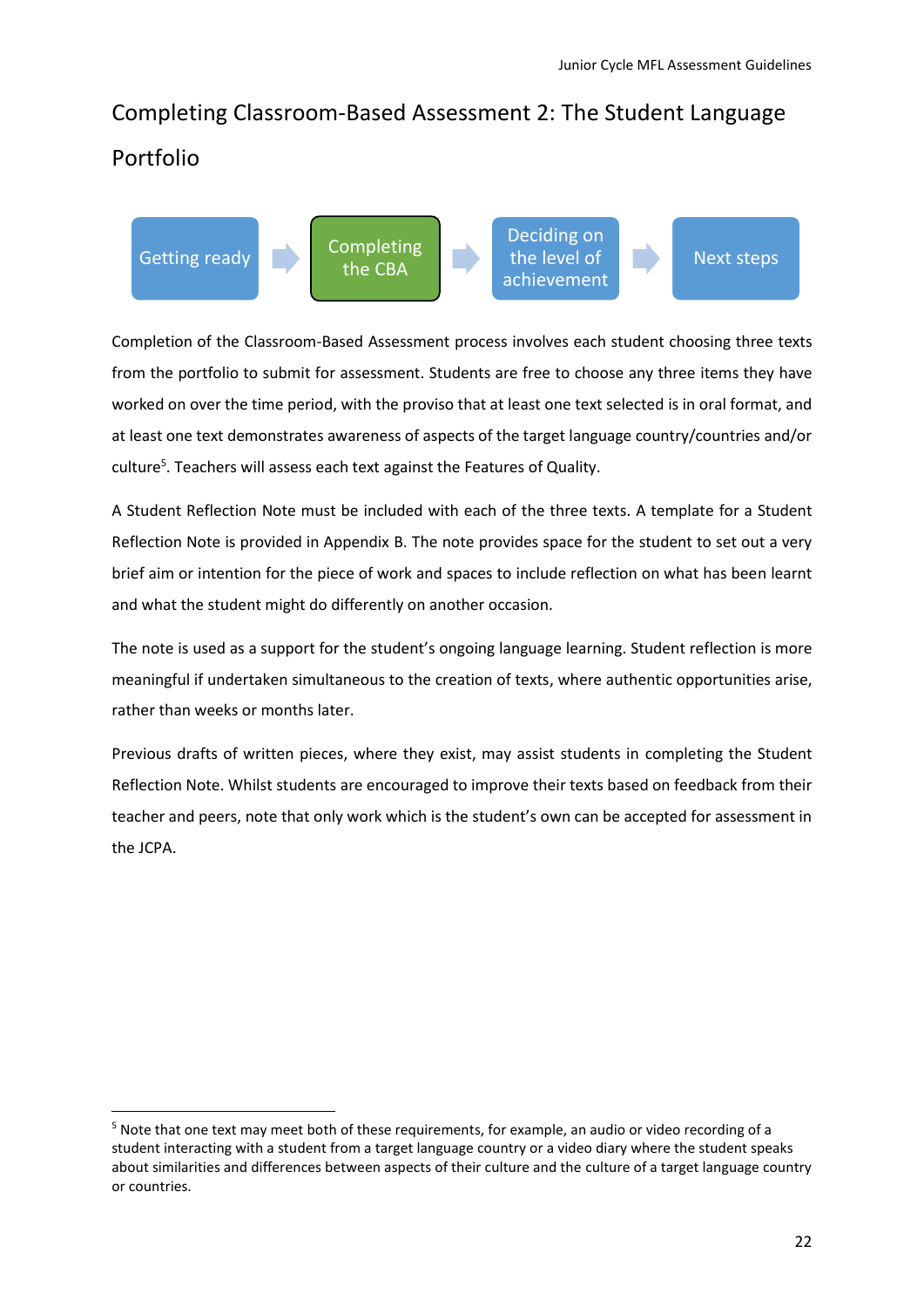### The selection of texts from the student's portfolio: advice for

### students

Work for this assessment will be monitored and supported by your teacher. You are free to choose any three items you have created over the time period, as long as

- at least one item you choose is in oral format (i.e. a spoken piece)
- at least one text you choose shows some awareness of the culture or country/countries of the language you are learning – this could be a spoken or a written piece
- **EXECT** remember to choose those texts that you think represent your best work and/or consult with your teacher as to which items in your portfolio represent your best work.

You must complete a written Student Reflection Note for each one. This will include the title or topic, a brief note as to why you chose this item and a reflection on what you learnt from creating it. You may find it easier to reflect and make notes on each text immediately after you create it, rather than waiting until you are selecting your best texts for your Classroom-Based Assessment.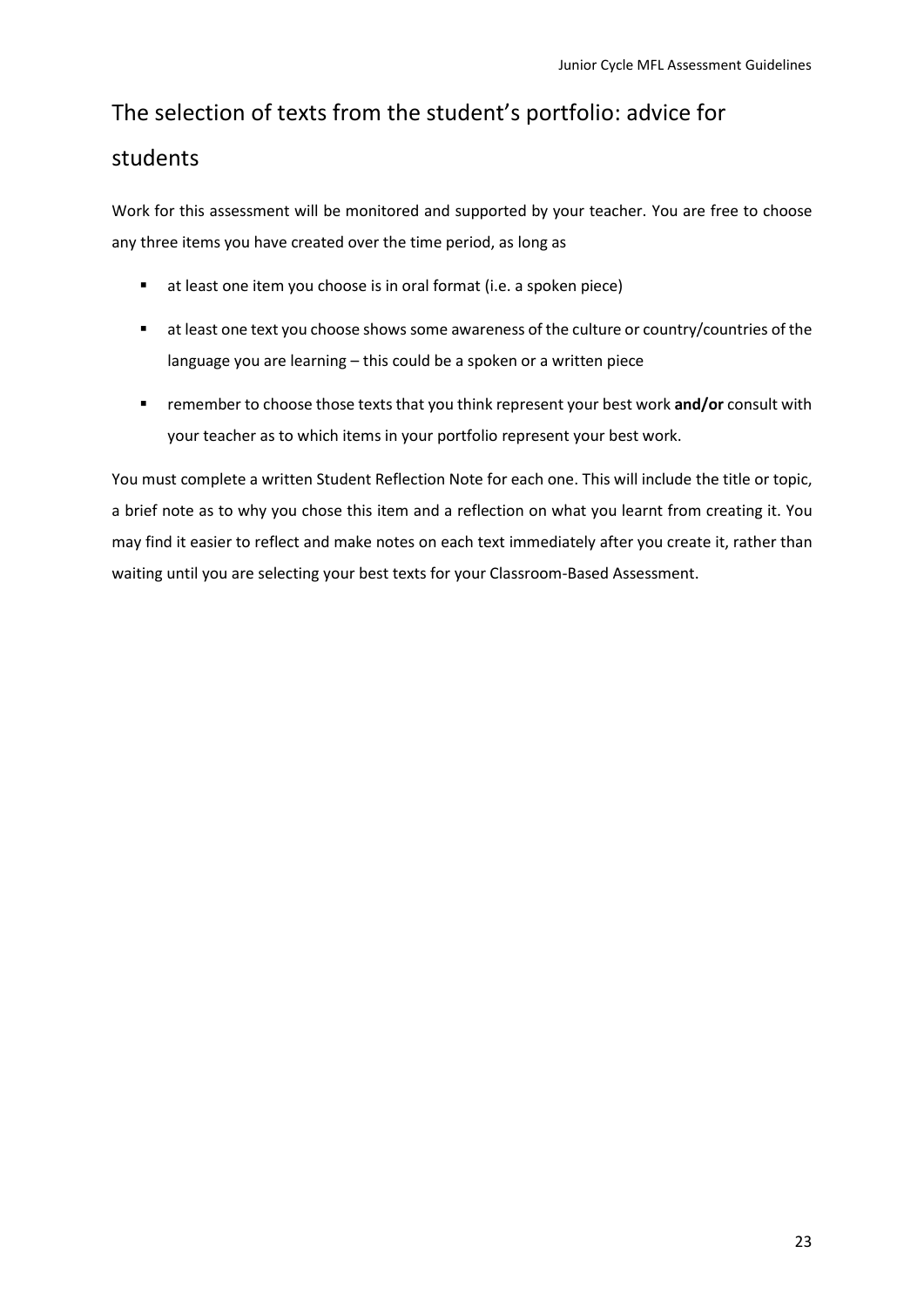### Deciding on the level of achievement: The Student Language

### Portfolio

Getting ready **Completing** 

the CBA

Deciding on the level of achievement

Next steps

#### **Features of Quality**

Key Features of Quality in support of student and teacher judgement for the Student Language Portfolio are described here. The Features of Quality are the criteria that will be used to assess student work as best fitting one of the descriptors below. They are broadly aligned with the A band (A1 to A2, basic user) of the Common European Framework of Reference for Languages (CEFR). **Students compile their portfolio over time and select their best texts within the timeframe stipulated by the NCCA. Expectations of the standard they achieve will be at a level appropriate to their age and experience at that stage in their language learning in junior cycle.**

These Features of Quality will be applied to authentic examples of student work. Arising from this process:

- adjustments may be made to the Features of Quality
- amended Features of Quality, where necessary, will be published in the assessment guidelines
- annotated examples of student work will be published o[n www.curriculumonline.ie.](http://www.curriculumonline.ie/)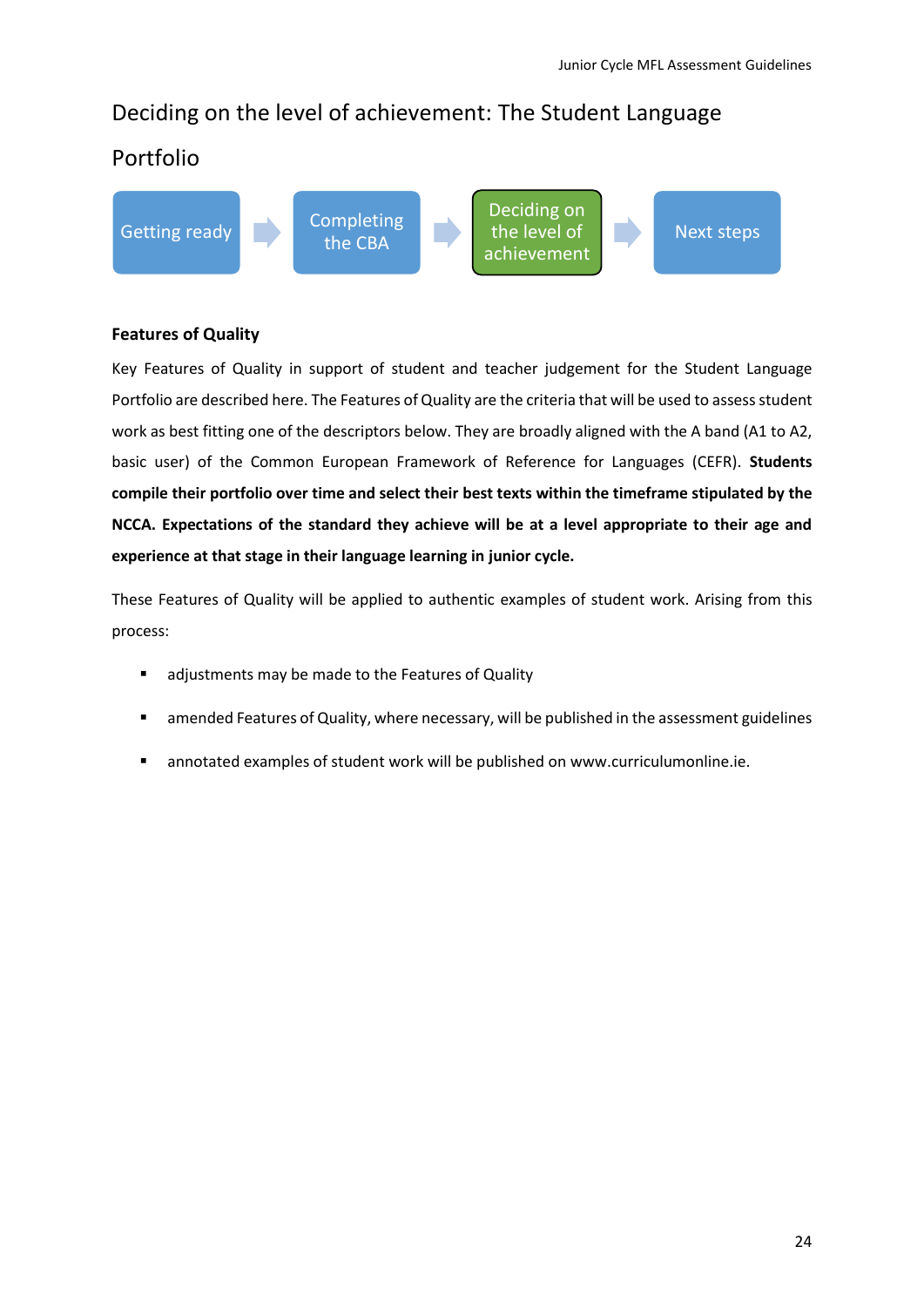## Features of Quality: Student Language Portfolio

| <b>Exceptional</b>                                                                                                                                                                                                                                                                                                                                              | Ideas are communicated very clearly, with very good<br>fluency, accuracy and range of vocabulary                                                                                                                                                                                                                               |
|-----------------------------------------------------------------------------------------------------------------------------------------------------------------------------------------------------------------------------------------------------------------------------------------------------------------------------------------------------------------|--------------------------------------------------------------------------------------------------------------------------------------------------------------------------------------------------------------------------------------------------------------------------------------------------------------------------------|
| A piece of work that reflects these<br>features to a very high standard. The<br>strengths of the work far outstrip its<br>flaws.                                                                                                                                                                                                                                | The text shows very good awareness of language and social<br>conventions and of language patterns                                                                                                                                                                                                                              |
|                                                                                                                                                                                                                                                                                                                                                                 | The text reveals a very good understanding of the purpose<br>and potential audience for the communication and, where<br>appropriate, aspects of the target language<br>country/countries or culture                                                                                                                            |
| <b>Above expectations</b>                                                                                                                                                                                                                                                                                                                                       | Ideas are communicated clearly, with good fluency, accuracy<br>and range of vocabulary                                                                                                                                                                                                                                         |
| A piece of work that reflects these<br>features very well. The student shows a<br>clear understanding of how to complete<br>each area of the task. Feedback might                                                                                                                                                                                               | The text shows good awareness of language and social<br>conventions and of language patterns                                                                                                                                                                                                                                   |
| point to the necessity to address some<br>aspect of the work in need of further<br>attention but, on the whole the work is<br>of a high standard.                                                                                                                                                                                                               | The text reveals a good understanding of the purpose and<br>potential audience for the communication and, where<br>appropriate, aspects of the target language<br>country/countries or culture                                                                                                                                 |
|                                                                                                                                                                                                                                                                                                                                                                 |                                                                                                                                                                                                                                                                                                                                |
| In line with expectations                                                                                                                                                                                                                                                                                                                                       | Ideas are communicated clearly enough to be understood,<br>with limited fluency, accuracy and range of vocabulary                                                                                                                                                                                                              |
| A piece of work that reflects most of<br>these features well. It shows a good<br>understanding of the task in hand.<br>Feedback might point to areas needing                                                                                                                                                                                                    | The text shows a limited awareness of language and social<br>conventions and of language patterns                                                                                                                                                                                                                              |
| further attention but the work is<br>generally competent.                                                                                                                                                                                                                                                                                                       | The text reveals some understanding of the purpose and<br>potential audience for the communication and, where<br>appropriate, aspects of the target language<br>country/countries or culture                                                                                                                                   |
| Yet to meet expectations                                                                                                                                                                                                                                                                                                                                        | Ideas are frequently communicated unclearly and are                                                                                                                                                                                                                                                                            |
| A piece of work that falls some way<br>short of the demands of the Classroom-<br>Based Assessment and its associated<br>features. Perhaps the student has made<br>a good attempt, but the task has not<br>been grasped clearly or is marred by<br>significant lapses. Feedback will draw<br>attention to fundamental shortcomings<br>that need to be addressed. | limited to very basic words and phrases<br>The text shows little or no awareness of language and social<br>conventions or of language patterns<br>The text reveals little or no understanding of the purpose<br>and potential audience for the communication or aspects of<br>the target language country/countries or culture |

Students select their best texts within the timeframe stipulated by the NCCA. They are free to choose any three items they have created over the time period, to submit for assessment, as long as at least one text is in oral format and at least one text shows awareness of aspects of the country/ countries and/ or culture of the language. Teachers assess each text individually using the features of quality. Expectations of the standard they achieve will be at a level appropriate to their age and experience at that stage in their language learning in junior cycle.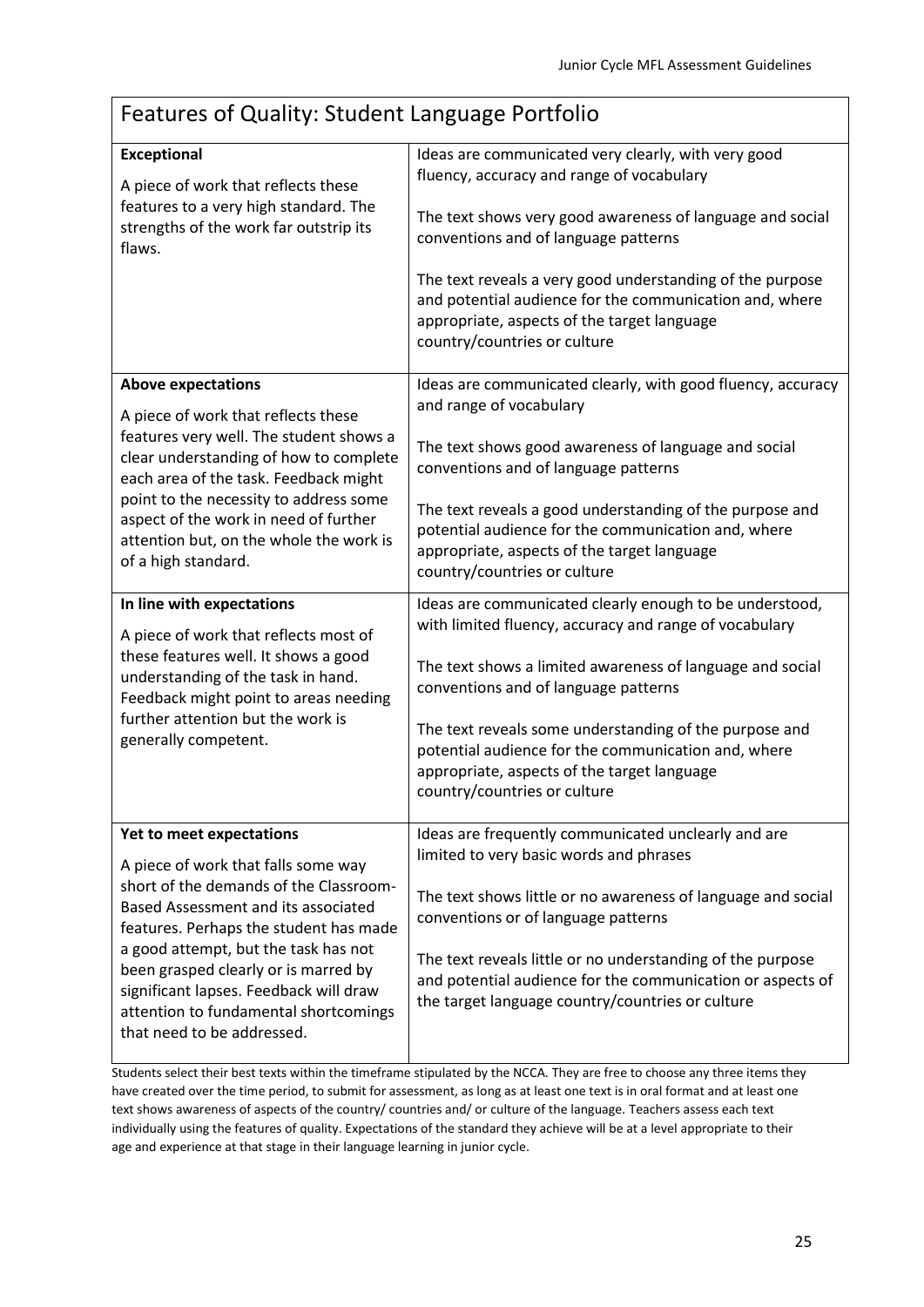### Reporting on achievement in The Student Language Portfolio

The descriptor used in the JCPA to report on student achievement in Classroom-Based Assessment 2, The Student Language Portfolio, is the one which best captures the student's language-learning achievements as creators of oral, written and digital texts in the target language.

- Where the three texts the student has submitted for assessment are awarded the same descriptor (e.g. all three texts In line with expectations; all three texts Above expectations), this descriptor is recorded in the JCPA.
- Where the three texts the student has submitted for assessment are awarded different descriptors (e.g. two texts In line with expectations, one text Above expectations), then the descriptor which best captures the student's achievement is the one which applies to two of the three texts (in this example, In line with expectations).
- In the event that the three texts are awarded three different descriptors (e.g. one text Yet to meet expectations, one text In line with expectations, one text Above expectations), the middle descriptor best captures the student's achievements as a language-learner (e.g. in this example, In line with expectations).

### Next steps

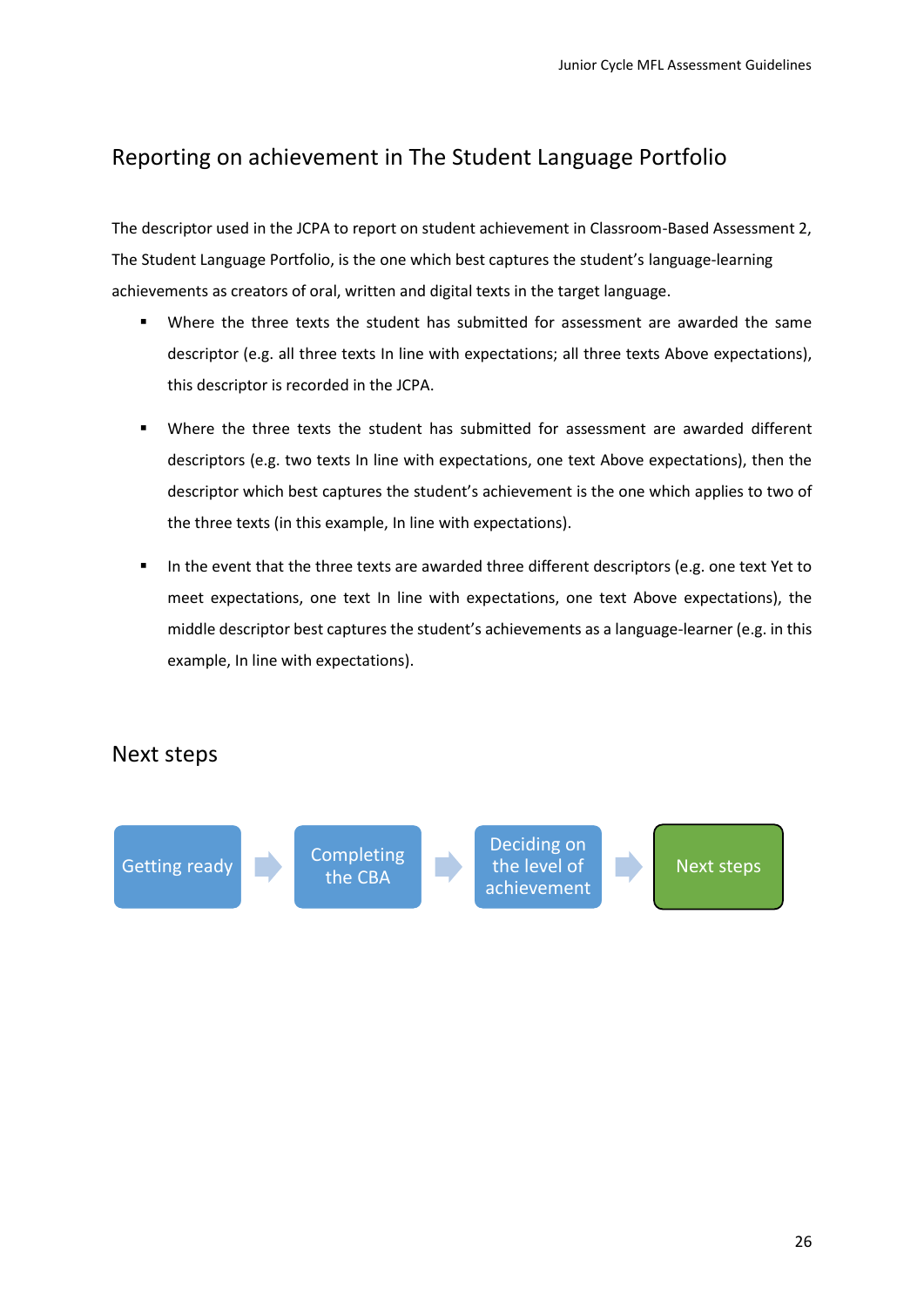#### **Subject Learning and Assessment Review meeting**

As with the first Classroom-Based Assessment, a Subject Learning and Assessment Review meeting will be organised to take place subsequent to completion of the second Classroom-Based Assessment. **Further details on managing and participating in the Subject Learning and Assessment Review process are included in the Appendix and can be found online at** [https://www.ncca.ie/en/junior](https://www.ncca.ie/en/junior-cycle/assessment-and-reporting/slar-meetings)[cycle/assessment-and-reporting/slar-meetings](https://www.ncca.ie/en/junior-cycle/assessment-and-reporting/slar-meetings)

In preparation for the Subject Learning and Assessment Review meeting, each teacher will identify one sample of students' work for each descriptor, where feasible, and will have these available for discussion at the meeting.

If possible, there should be discussion of at least two samples for each descriptor and the facilitator should ensure that each teacher has at least one of their samples discussed during the meeting. A variety of text types, including texts in oral format and texts exploring aspects of the target language country/countries and/or culture, should also be included.

#### **Recording and reporting CBA results**

Following the Subject Learning and Assessment Review, each individual teacher re-considers the judgement they had made of their student's work, based on the outcomes of the meeting, and where necessary makes the appropriate adjustments to the level of achievement awarded to the work. The descriptors awarded are used in reporting progress and achievement to parents and students as part of the school's ongoing reporting procedures and through the Junior Cycle Profile of Achievement (JCPA).

Where it arises that a student does not submit any work for their Classroom-Based Assessment, a descriptor cannot be awarded, as there is no work to discuss against the Features of Quality. In such cases, 'Not reported' should be selected when inputting results for their JCPA. Further information in relation to reporting Classroom-Based Assessment descriptors for the JCPA is available from the DES at the following link: [https://www.education.ie/en/Schools-Colleges/Services/Returns/Post-Primary-](https://www.education.ie/en/Schools-Colleges/Services/Returns/Post-Primary-Online-Database-P-POD-Project/junior-cycle-profile-of-achievement-jcpa-handbook-for-schools-2017-.pdf)[Online-Database-P-POD-Project/junior-cycle-profile-of-achievement-jcpa-handbook-for-schools-](https://www.education.ie/en/Schools-Colleges/Services/Returns/Post-Primary-Online-Database-P-POD-Project/junior-cycle-profile-of-achievement-jcpa-handbook-for-schools-2017-.pdf)[2017-.pdf](https://www.education.ie/en/Schools-Colleges/Services/Returns/Post-Primary-Online-Database-P-POD-Project/junior-cycle-profile-of-achievement-jcpa-handbook-for-schools-2017-.pdf)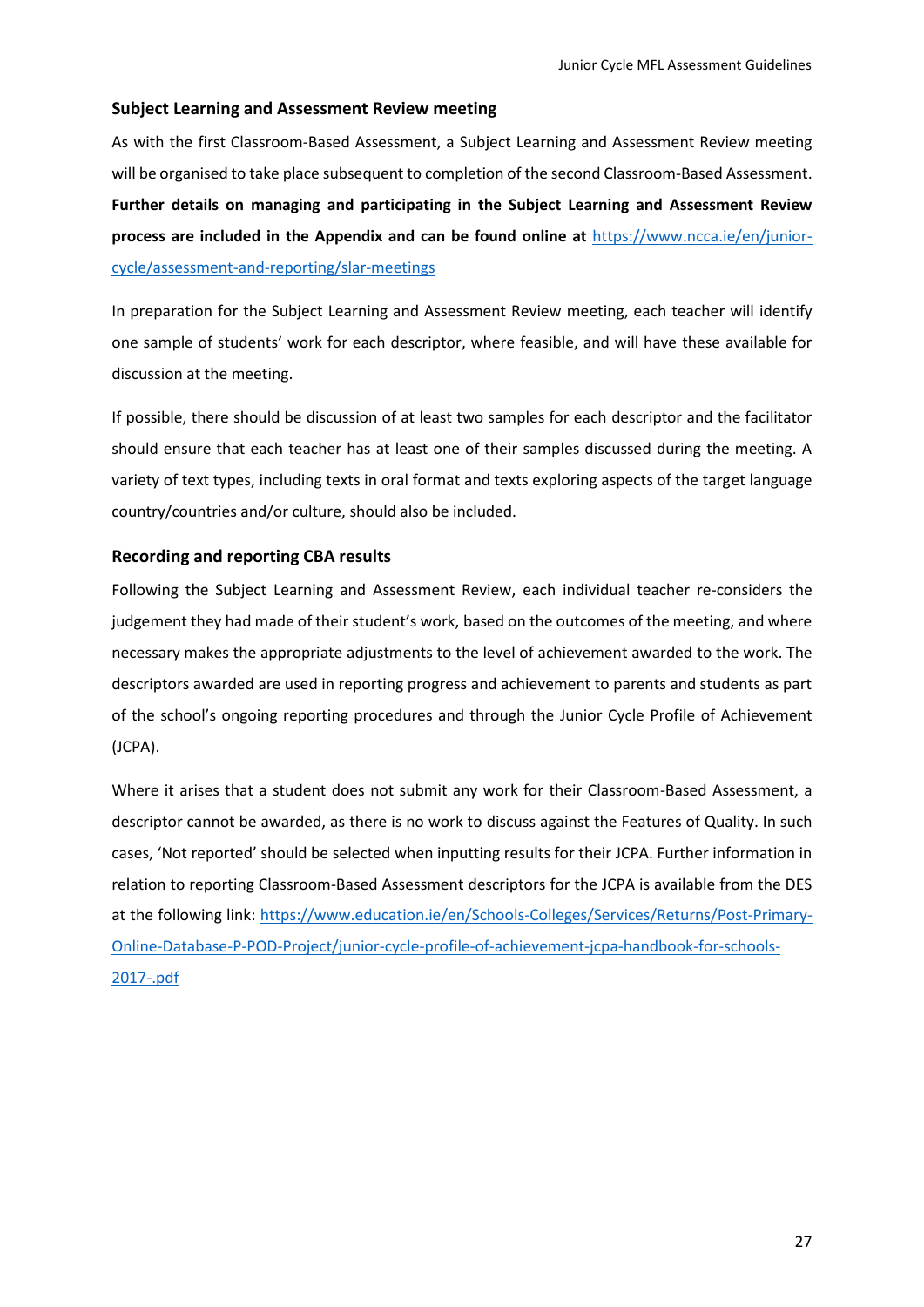#### **The Assessment Task**

Students undertake a written Assessment Task to be submitted to the State Examinations Commission (SEC) for marking as part of the state-certified examination for Modern Foreign Languages. The Assessment Task will be allocated 10% of the marks used to determine the overall grade.

The Assessment Task is directly related to the second Classroom-Based Assessment, the Student Language Portfolio, which mainly assesses the following learning outcomes:

| Communicative competence     | Language awareness | Socio-cultural knowledge and |
|------------------------------|--------------------|------------------------------|
|                              |                    | intercultural awareness      |
| 1.9, 1.10, 1.11, 1.17, 1.19, | 2.1, 2.2, 2.7      | 3.1, 3.2, 3.4, 3.7, 3.8      |
| 1.20, 1.22                   |                    |                              |

The Assessment Task is offered at a common level and the questions posed will take into account the broad cohort of students taking the assessment. The Assessment Task consists of two stages: firstly, engaging with a piece of stimulus material to prepare for the written task; and secondly, reflecting upon and writing about their experiences as language learners. As the key purpose of the Assessment Task is to encourage student reflection on the process of language learning, the questions and answers will be in the language of schooling.

The Assessment Task will comprise of **some or all** of the following:

- Engagement with a short stimulus in visual, written, audio or audio-visual format to prepare for the written task.
- A written task that tests the students in one or more of the following:
	- their ability to outline and/or discuss their experience of compiling their Student Language Portfolio
	- their understanding and evaluation of that experience
	- their capacity to reflect on the skills they have developed
	- their understanding of a cultural aspect of the target language country as explored in one or more texts in their Student Language Portfolio.

Including the experience of the stimulus material, the Assessment Task takes a double class period or two single class periods (i.e. a minimum of 80 minutes) to complete. The first class period should be given over to engagement with stimulus material made available by the NCCA, and to student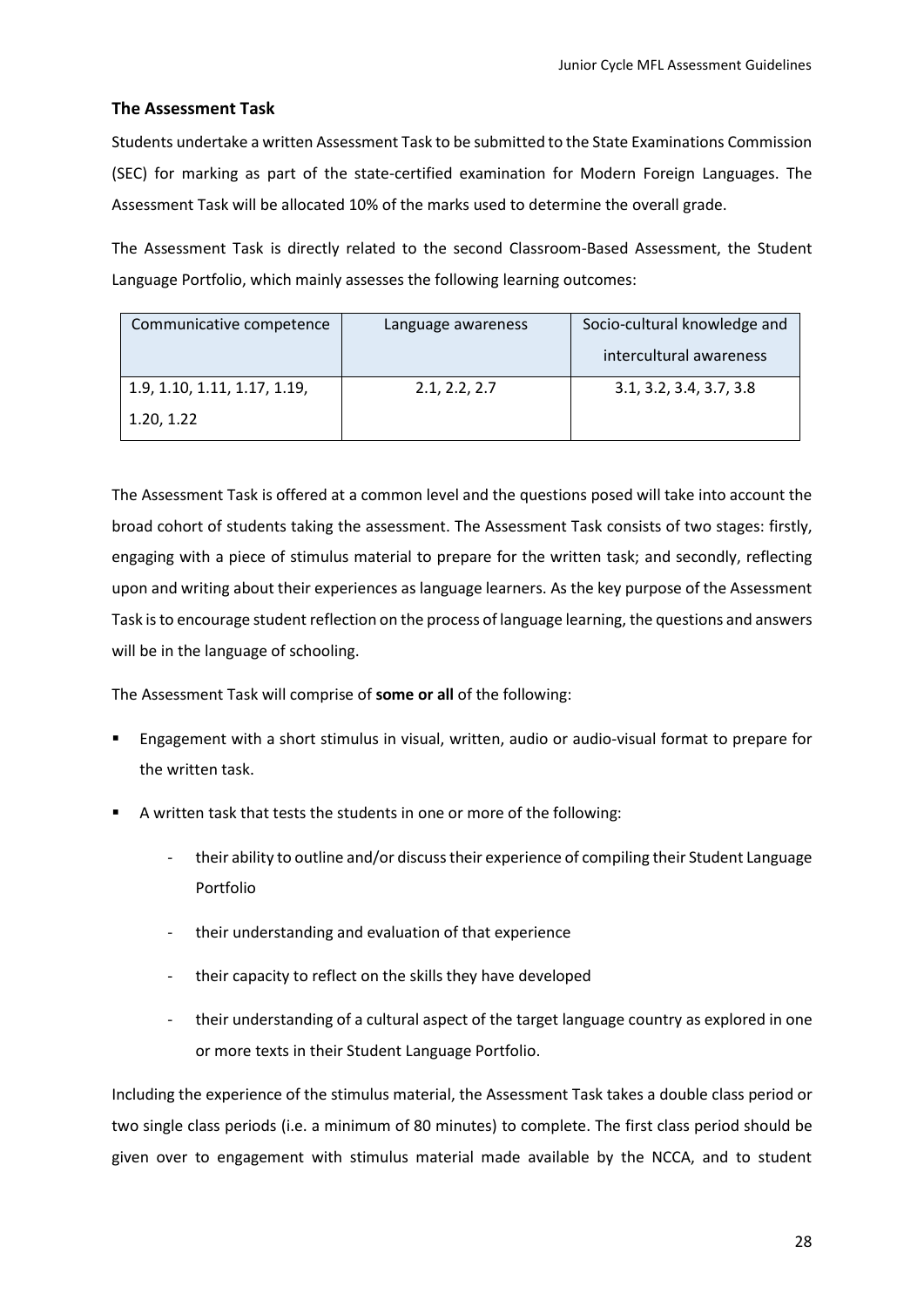reflection on their Student Language Portfolio in preparation for completion of the answer booklet. The completion of the answer booklet will take place in the second period. The student response is written into a pro-forma booklet and the school forwards the completed student booklets for the Assessment Task along with the final examination scripts in accordance with arrangements set out by the SEC.

The Assessment Task for Modern Foreign Languages will be undertaken following the completion of the second Classroom-Based Assessment. Schools will have some flexibility in choosing the two class periods for completion, with a period of one week being identified during which the Assessment Task must be undertaken by students.

Where a student is absent for the completion of all or part of the Assessment Task, schools should make local arrangements in the school to allow the student to complete the task as close as possible to the timeframe scheduled for completion.

The mark awarded for the Assessment Task will be aggregated by the SEC with the mark awarded for the examination to determine the overall grade for the state-certified final examination in Modern Foreign Languages.

Examples of Assessment Tasks, stimulus materials and guidelines on how to organise and manage the Assessment Task across two class periods will be available at [www.curriculumonline.ie](http://www.curriculumonline.ie/) and in the *Assessment Toolkit*.

#### **The timeline the school follows for the Student Language Portfolio and the Assessment Task**

Students build their portfolio of texts over time. The Student Language Portfolio Classroom-Based Assessment must be completed within the timeframe stipulated by the NCCA. Once the school has decided a final date for completion, teachers and students can establish the period over which the Student Language Portfolio Classroom-Based Assessment will be worked on and completed. The timing of the process may vary from school to school but within national timelines<sup>6</sup>.

#### **Appealing or querying a result**

**.** 

Student appeals regarding the state-certified examination grade, inclusive of the Assessment Task, will be processed as per the current appeal arrangements. Queries in relation to all other aspects of the JCPA, where they arise, will be dealt with by the school.

<sup>&</sup>lt;sup>6</sup> A national timetable for all CBAs for all subjects will be provided on an annual basis.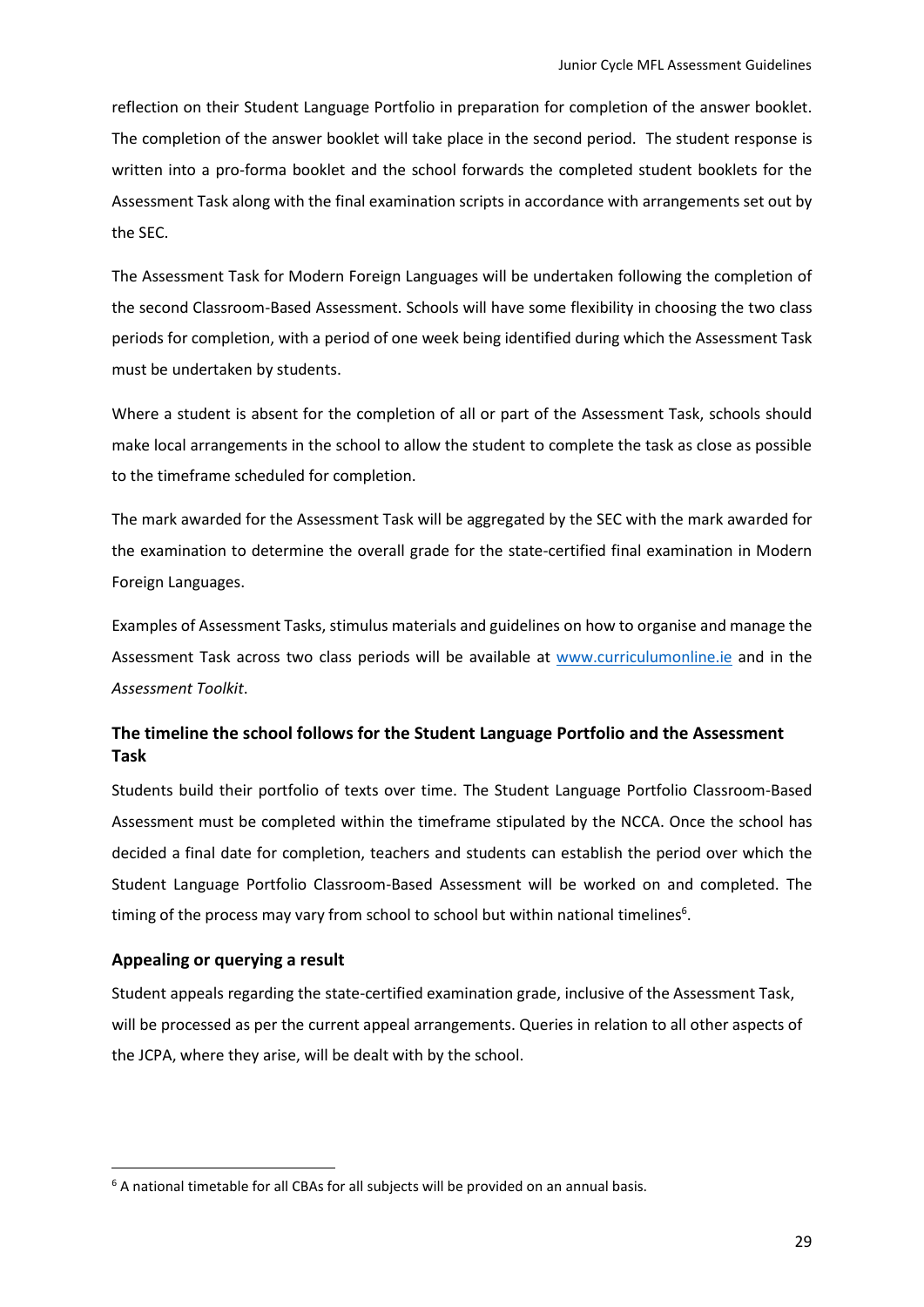## Appendix A: Oral Communication: Template for Student Reflection

Note

| <b>SCHOOL:</b>                                                                                   | <b>STUDENT:</b> |             |
|--------------------------------------------------------------------------------------------------|-----------------|-------------|
| TOPIC, ROLE-PLAY or STIMULUS:                                                                    |                 |             |
|                                                                                                  |                 |             |
|                                                                                                  |                 |             |
|                                                                                                  |                 |             |
| How I used my language learning to date to prepare for the Oral Communication Classroom-         |                 |             |
| <b>Based Assessment:</b>                                                                         |                 |             |
|                                                                                                  |                 |             |
|                                                                                                  |                 |             |
|                                                                                                  |                 |             |
|                                                                                                  |                 |             |
|                                                                                                  |                 |             |
|                                                                                                  |                 |             |
|                                                                                                  |                 |             |
|                                                                                                  |                 |             |
|                                                                                                  |                 |             |
|                                                                                                  |                 |             |
| Personal reflection on the Oral Communication                                                    |                 |             |
| One important thing I learned from doing the $\vert$ Things I would change or try to improve on: |                 |             |
| task:                                                                                            |                 |             |
|                                                                                                  |                 |             |
|                                                                                                  |                 |             |
|                                                                                                  |                 |             |
|                                                                                                  |                 |             |
|                                                                                                  |                 |             |
|                                                                                                  |                 |             |
| Student                                                                                          | Teacher         | <b>Date</b> |
|                                                                                                  |                 |             |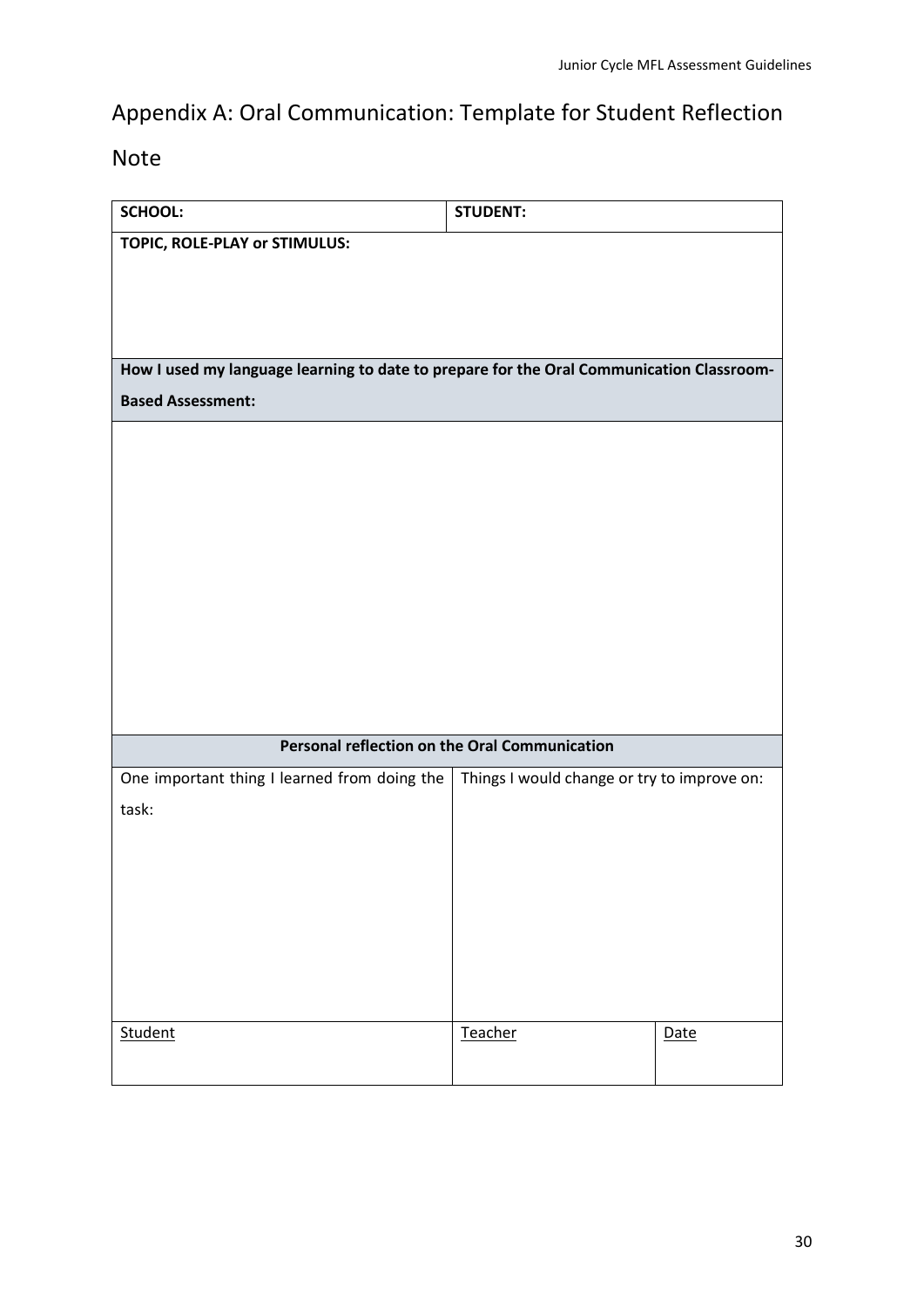## Appendix B: The Student Language Portfolio: Template for Student

## Reflection Note

| SCHOOL:                                      | <b>STUDENT:</b>                        |      |
|----------------------------------------------|----------------------------------------|------|
| TITLE:                                       |                                        |      |
|                                              |                                        |      |
|                                              |                                        |      |
| I chose this text item because               |                                        |      |
|                                              |                                        |      |
|                                              |                                        |      |
|                                              |                                        |      |
|                                              |                                        |      |
|                                              |                                        |      |
| My assessment of my work                     |                                        |      |
| What I learned from creating this text/item: | What I would do differently next time: |      |
|                                              |                                        |      |
|                                              |                                        |      |
|                                              |                                        |      |
|                                              |                                        |      |
|                                              |                                        |      |
|                                              |                                        |      |
|                                              |                                        |      |
|                                              |                                        |      |
|                                              |                                        |      |
|                                              |                                        |      |
|                                              |                                        |      |
|                                              |                                        |      |
|                                              |                                        |      |
| Student                                      | Teacher                                | Date |
|                                              |                                        |      |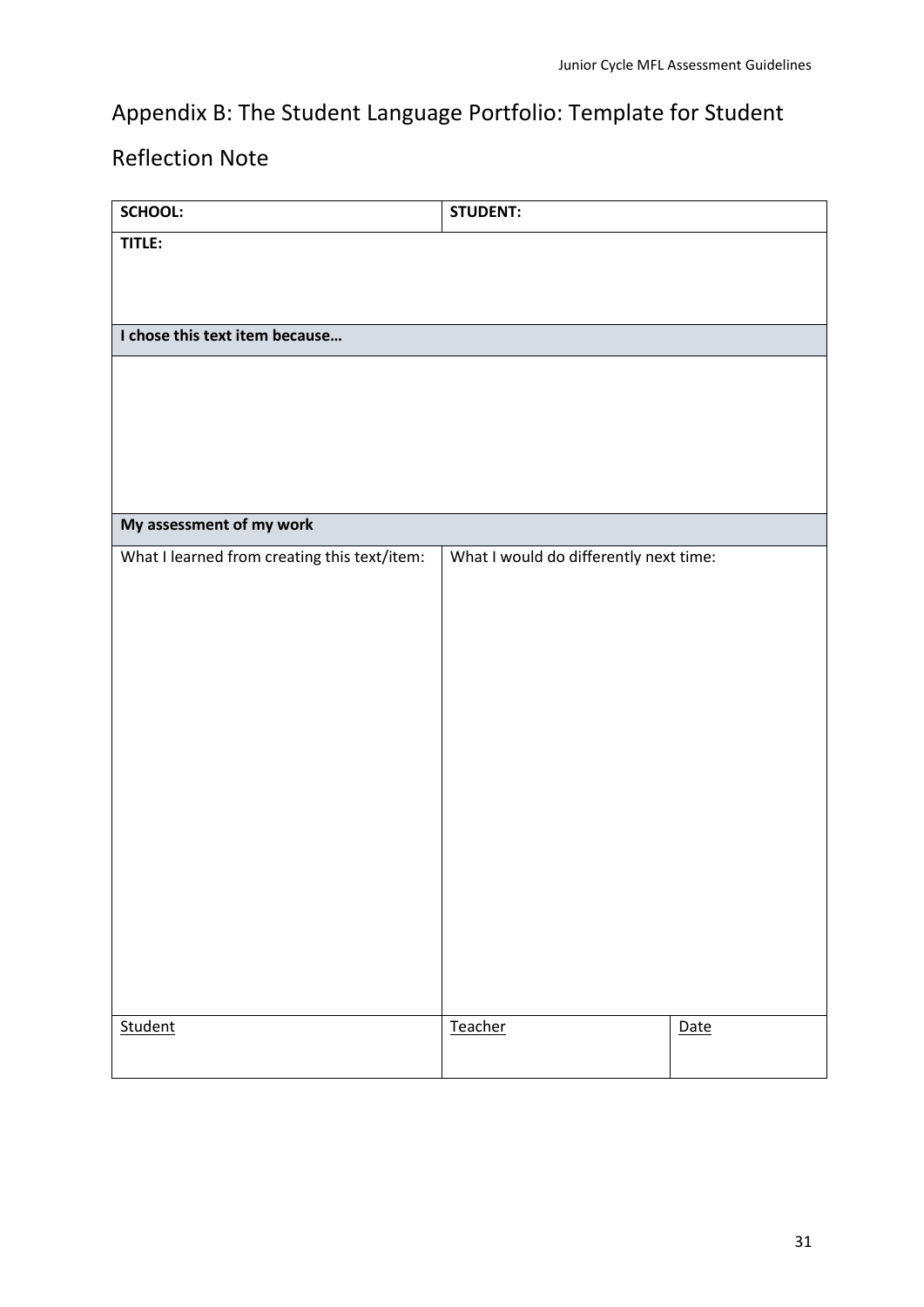## Appendix C: Support for teacher judgement: Subject Learning and Assessment Review

Subject Learning and Assessment Review meetings enable teachers to collaboratively reach consistency in their judgments of student work against common, externally-set Features of Quality. Greater understanding of standards and expectations will develop over time as teachers come together in professional discussion to reflect on the quality of their own students' work, informed by the subject specification, assessment guidelines and other support material including annotated examples of students' work provided by the NCCA.

### **Overview**

The review process is centred on teachers discussing student work at structured meetings. It will play an important role in helping teachers to develop an understanding of standards and expectations by enabling them to reflect on the evidence of students' work and to share the learning and teaching strategies supporting that work.

The objectives of the review process are to achieve

- greater consistency of teachers' judgement
- better feedback to students
- greater alignment of judgements with expected standards

and to assure parents and others that students are receiving appropriate recognition of their achievements in line with standards and expectations.

The time for review meetings will be provided for in the school calendar from the allocated 22 hours of professional time for each full-time teacher each year. One teacher of each subject will be allocated two additional hours by school management to prepare for and coordinate each review meeting. This role will normally be rotated among the relevant teachers.

Each meeting will

- be subject-specific
- be approximately two hours long
- **■** take place at a time as near as possible to the completion of the Classroom-Based Assessment
- involve the review of student work related to a specific Classroom-Based Assessment.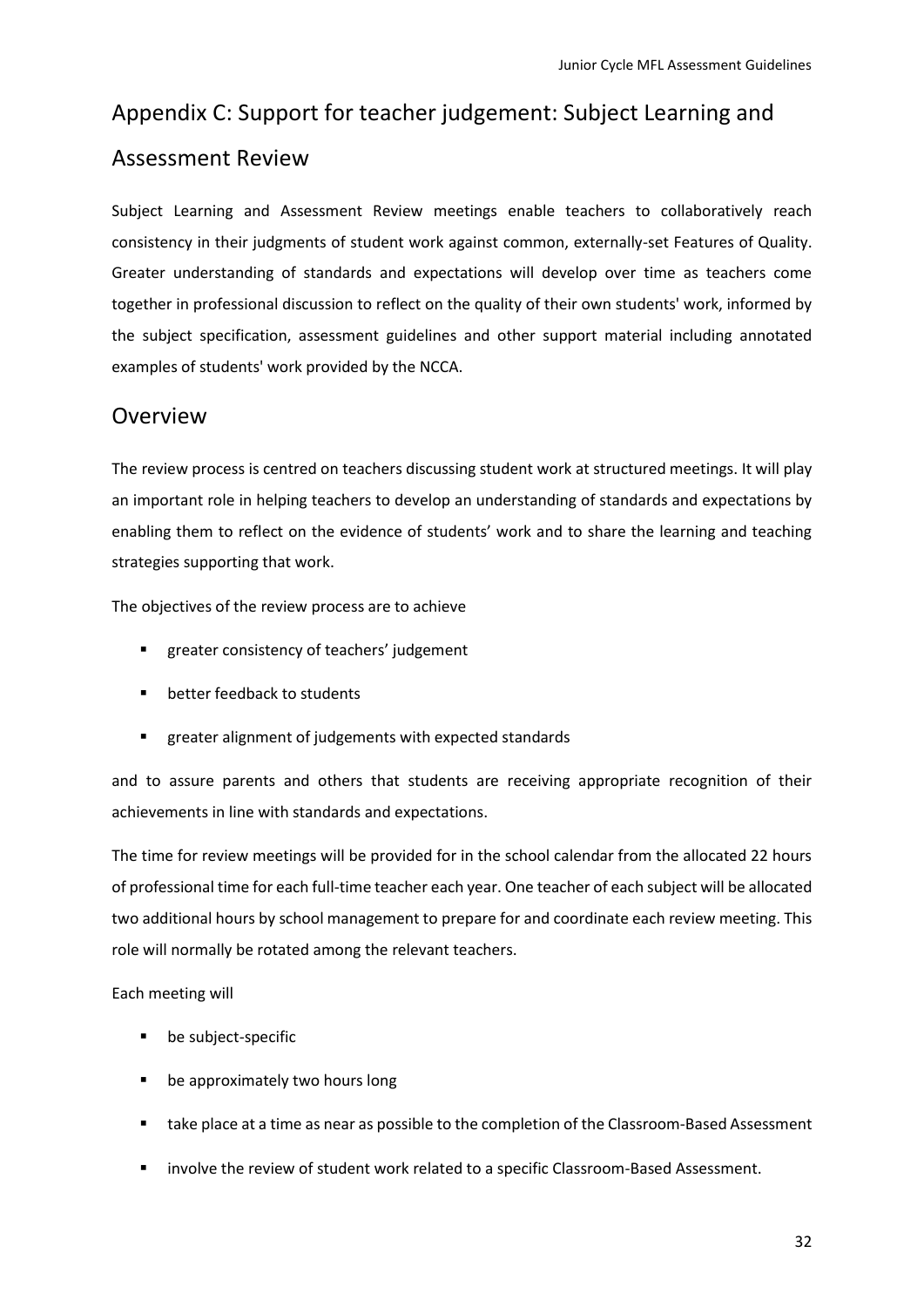Where there is a single teacher of a subject in a school, the teacher can be facilitated to participate in a Subject Learning and Assessment Review meeting in another school. In the case of an Irish-medium school, the single teacher of a subject can participate in a Subject Learning and Assessment Review meeting in another Irish-medium school.

### Facilitator's guide

Teachers will fulfil the role of facilitator during Subject Learning and Assessment Review meetings on a rotational basis. The facilitator will model effective questioning during the discussion of the samples of student work focusing on how well students' work matches the Features of Quality. During review meetings, where it is not clearly evident which descriptor should apply, the group should look for the evidence in the student's work that matches all or nearly all of the Features of Quality associated with a particular descriptor. This 'best fit' approach allows teachers at the review meeting to select the descriptor that 'on-balance' best matches the work being assessed. The facilitator will submit a short report (see Appendix D) of the review meeting to the school principal.

Teachers should not assume that the results of a group of students being assessed will follow any particular distribution plan as the student's work is being judged only against the Features of Quality rather than other students' performance.

#### **Before the meeting**

As a first step, teachers may find it helpful to review some of the relevant NCCA-annotated examples prior to coming to decisions about their own students' work.

Once students have completed their Classroom-Based Assessment, the teacher will carry out a provisional assessment of the students' work based on the Features of Quality. These provisional assessments may be modified in light of the discussions that take place at the Subject Learning and Assessment Review meeting.

The teacher will make a note of the descriptor allocated to each student and any other point they may wish or find useful to refer to during and after the Subject Learning and Assessment Review meeting. This note will be for the teacher's own use.

In preparation for the Subject Learning and Assessment Review meeting, each teacher will identify one sample of student's work for each descriptor, where feasible, and will have these available for discussion at the meeting.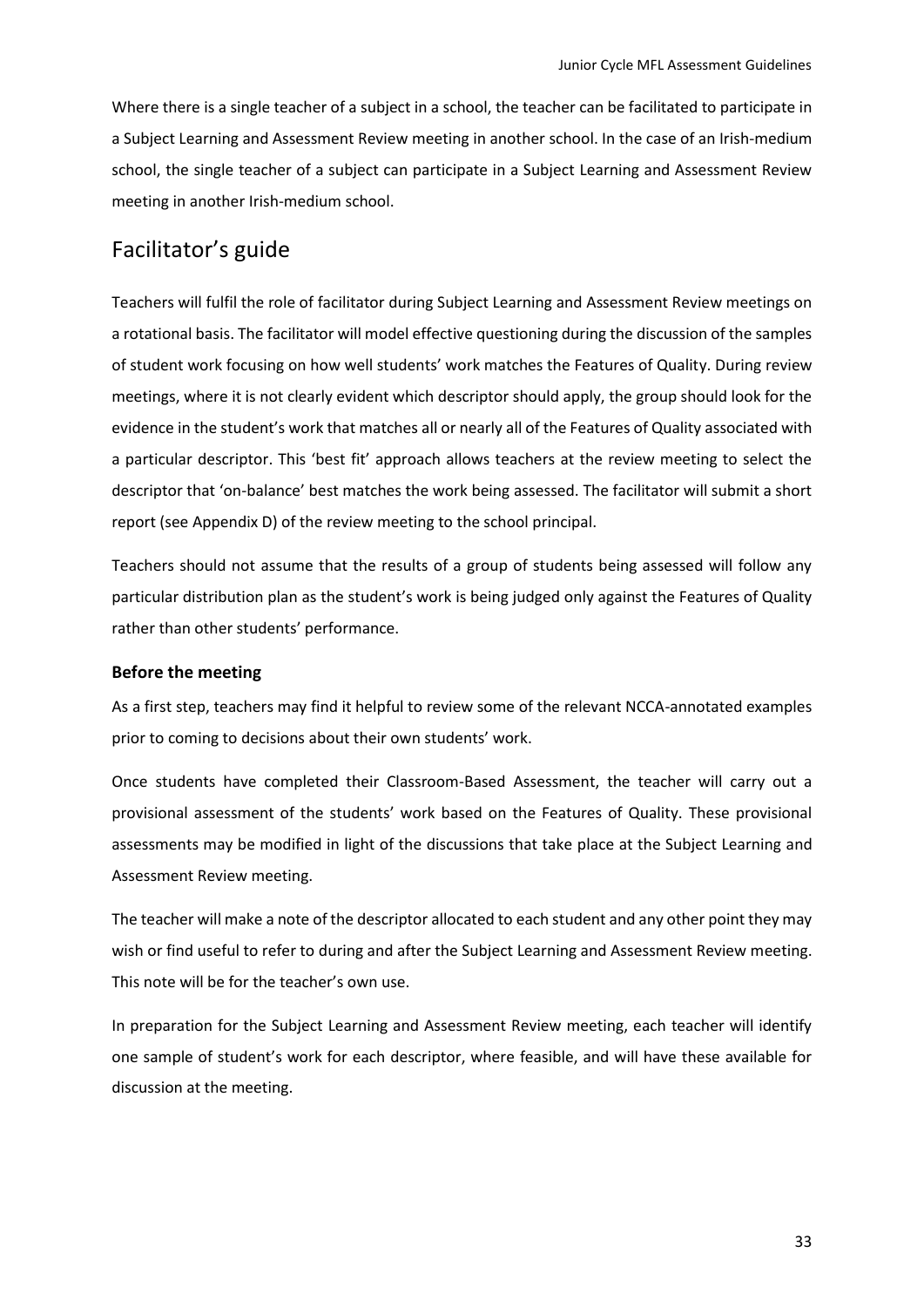#### **During the meeting**

The facilitator leads the meeting and keeps the record of the decisions made in a template, which is used to generate the report of the meeting (see Appendix D). It is recommended that the meeting should generally follow this sequence:

- The facilitator explains that the purpose of the meeting is to support consistency of judgement about students' work and to develop a common understanding about the quality of student learning. The value of the meeting in providing feedback to students on how they might improve their work should also be highlighted.
- The facilitator asks one member of staff to introduce a sample of work they have assessed as Yet to reach expectations.
- Following a short introduction by the teacher, the facilitator leads a general discussion on the extent to which the student's work matches the relevant Features of Quality. If the meeting affirms the judgement, this is noted in the meeting record by the facilitator.
- Where there is a lack of agreement, the facilitator should refer to relevant annotated examples of student work provided by the NCCA and, if appropriate, a couple of examples of student work that other teachers in the group have assessed and awarded that descriptor to.
- The facilitator should look to establish consensus during the discussion of examples but the emphasis should be on developing teachers' professional knowledge and skills rather than on seeking unanimous agreement over every Feature of Quality in every example.
- The emphasis in affirming judgements during the review meetings should always be on a 'best fit' approach which allows teachers to agree the descriptor that 'on-balance' is most appropriate for the work being assessed.
- While reasonable time should be allowed for discussion, the facilitator should use his/her professional judgement to decide when it would be appropriate to proceed to the next sample.
- If possible, there should be discussion of at least two samples for each descriptor and the facilitator should ensure that each teacher has at least one of their samples discussed during the meeting.
- The process is repeated, in turn, with samples assessed as In line with expectations, Above expectations and Exceptional being discussed and shared in the group. At the end of the meeting, the facilitator briefly summarises the key points from the discussion.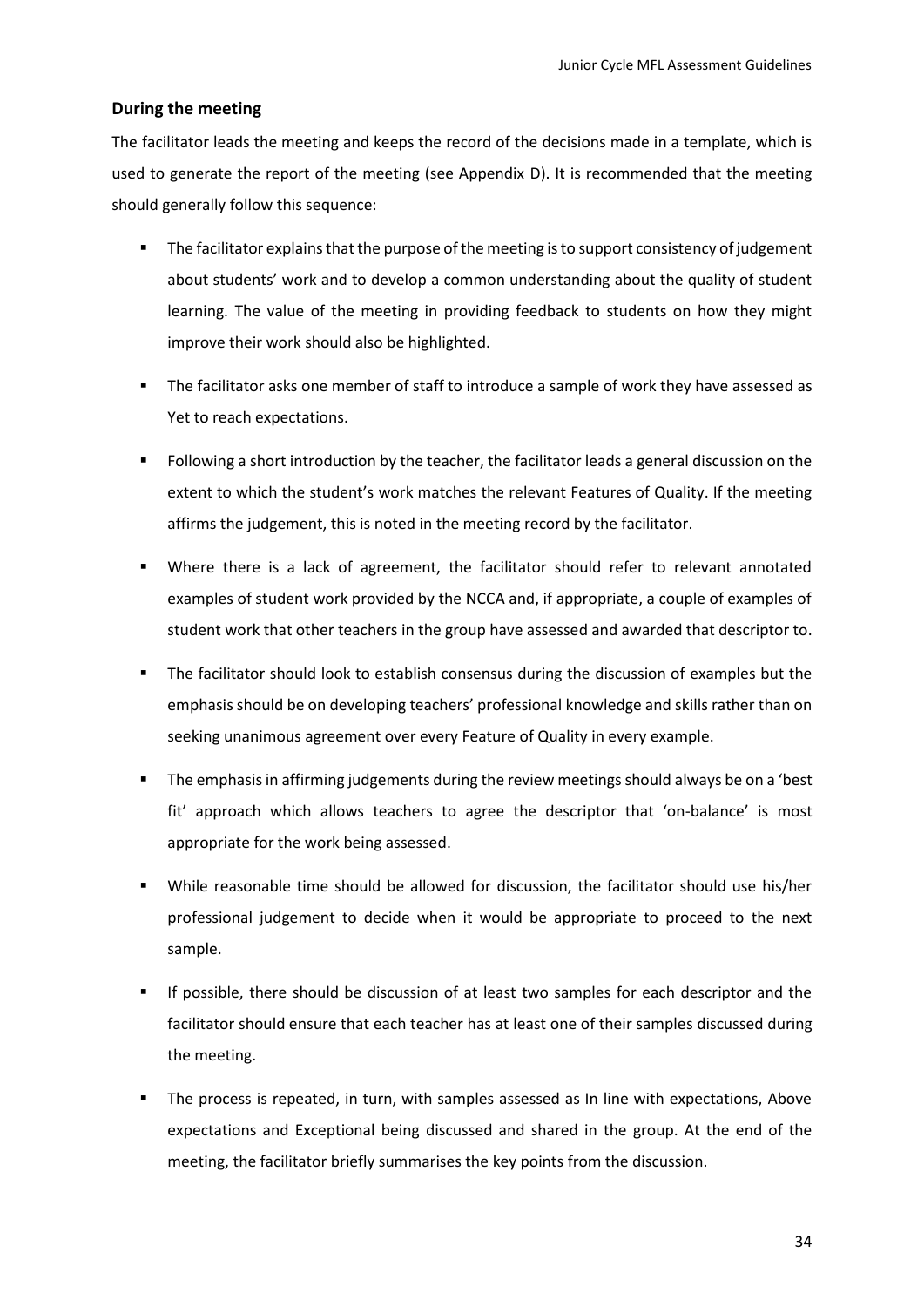▪ It is important that each teacher notes the implications of the decisions made during the meeting for the rest of the student work they have already assessed, particularly in the case of descriptors where their judgement did not align with the view of the majority of teachers at the meeting.

#### **After the meeting**

After the meeting, each teacher considers the assessment of their students' work based on the outcomes of the meeting and, where it is considered necessary, makes the appropriate adjustments to their provisional assessments. Following the Subject Learning and Assessment Review meeting, the facilitator submits their report from the meeting focusing on the outcomes of the discussion of student work at the meeting, and submits it to the school principal.

The facilitator may also ask teachers, should they wish, to contribute some student work to a bank of examples

- to support the induction of new teachers
- to support future Subject Learning and Assessment Review meetings
- to use with students and parents in demonstrating the standard of work achieved.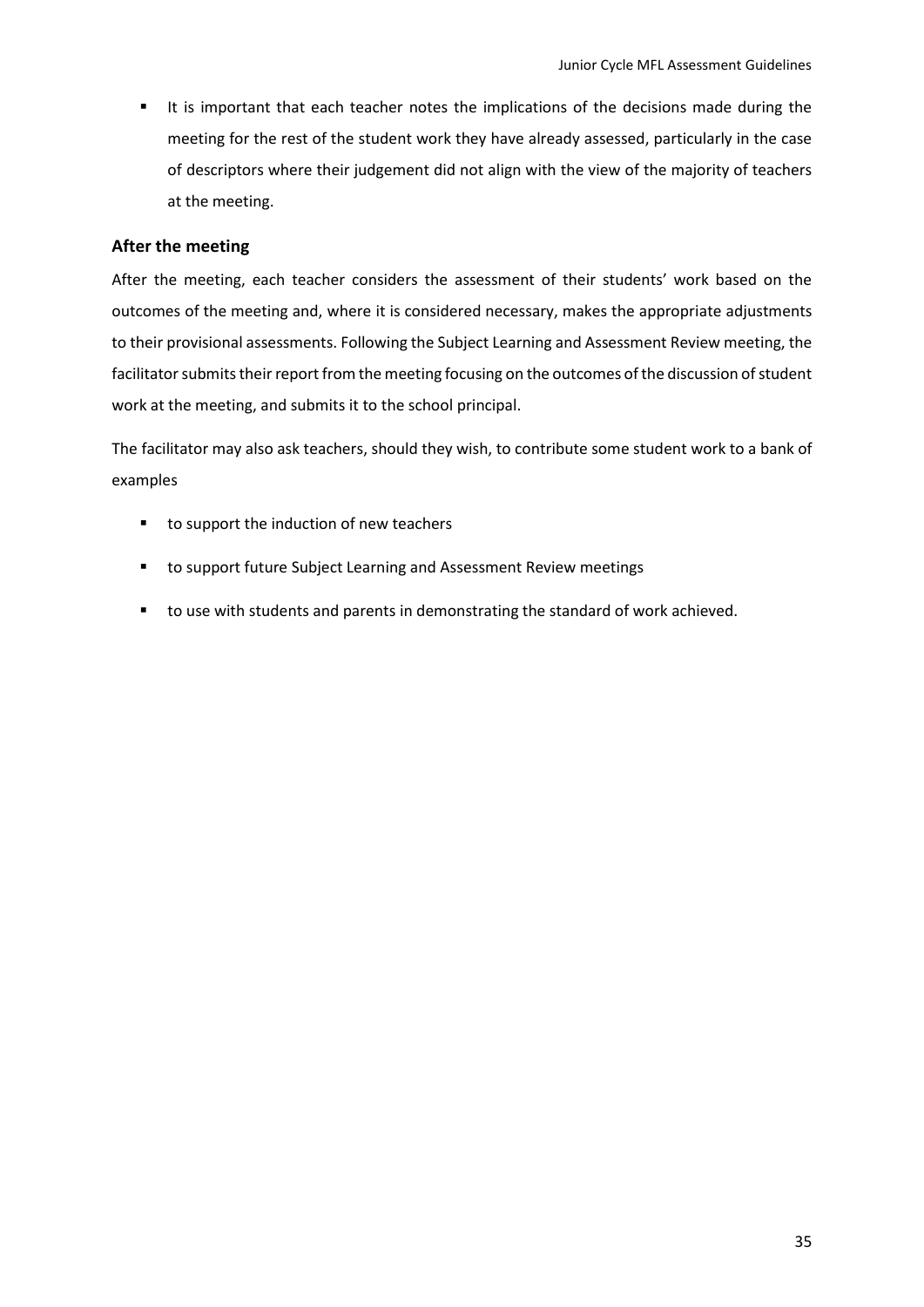## Appendix D: Subject Learning and Assessment Review Meeting:

## Facilitator's Report

| Subject:               | Date/time: |
|------------------------|------------|
| <b>Attendance</b>      |            |
| Key decisions taken    |            |
|                        |            |
|                        |            |
|                        |            |
|                        |            |
| Points of note for     |            |
| future review meetings |            |
|                        |            |
|                        |            |
|                        |            |
| Any further comment?   |            |
|                        |            |
|                        |            |
|                        |            |
|                        |            |
|                        |            |
| Facilitator            |            |
| Date                   |            |
|                        |            |